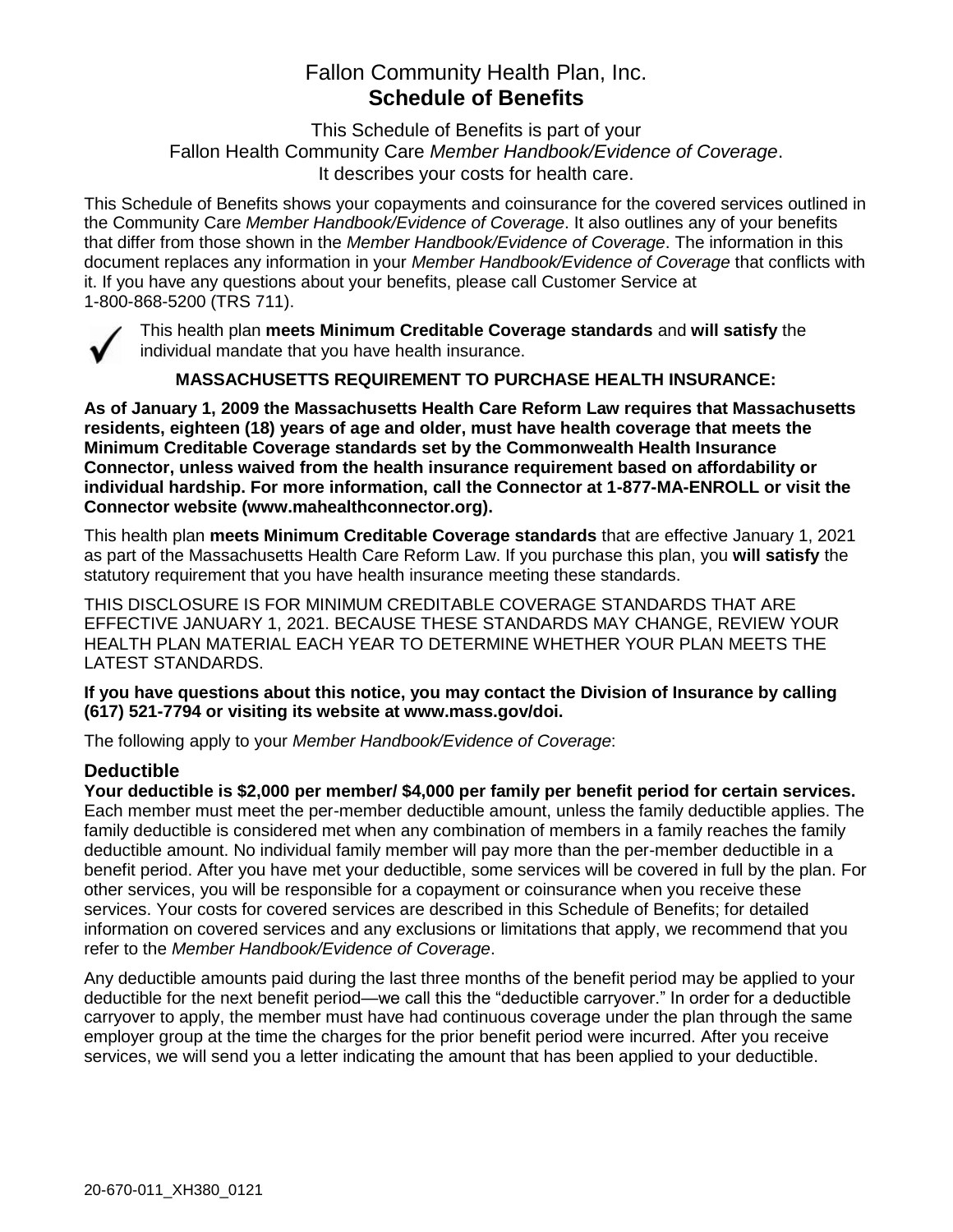#### **Out-of-pocket maximum**

There is a limit to your out-of-pocket costs each benefit period. This is called your out-of-pocket maximum. The out-of-pocket maximum includes your deductible, coinsurance and copayments you pay. It does not include your plan premium. **Your out-of-pocket maximum is \$8,550 per member or \$17,100 per family**. Each member must meet the per-member out-of-pocket maximum, unless the family out-of-pocket maximum applies. The family out-of-pocket maximum is considered met when any combination of members in a family reaches the family out-of-pocket maximum. Please note that once any one member in a family accumulates **\$8,550** in out-of-pocket costs, that family member's out-ofpocket maximum is considered met, and that family member will have no additional out-of-pocket costs for the remainder of the benefit period.

#### **Domestic partner coverage**

You may include a domestic partner and his/her dependents under your family coverage. A domestic partner is defined as a partner of the same or opposite sex whom you have registered with your employer for eligibility for benefits, and have included under your family coverage for health insurance.

#### **It Fits! ™ benefit**

Your contract includes coverage for services provided under the It Fits! ™ program to a maximum of \$150.

#### **Covered services**

The following chart shows your costs for covered services. These costs apply to the services in the **Description of benefits** section of your *Member Handbook/Evidence of Coverage*. In summary, your responsibilities are as follows: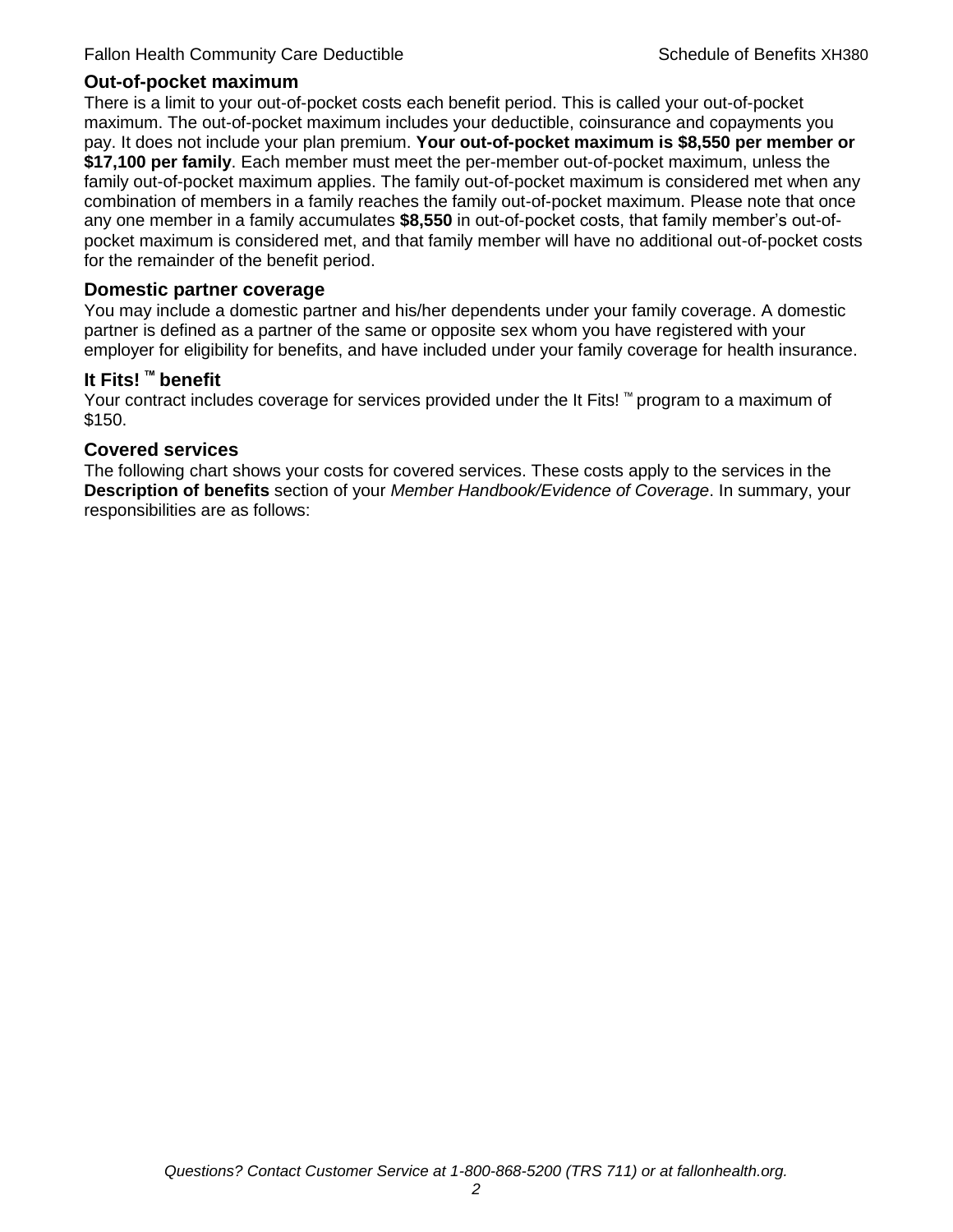|    | <b>Covered services</b>                                                                                                                                                                                                                                            | <b>Benefits</b>                                                |  |  |
|----|--------------------------------------------------------------------------------------------------------------------------------------------------------------------------------------------------------------------------------------------------------------------|----------------------------------------------------------------|--|--|
|    | <b>Ambulance services</b>                                                                                                                                                                                                                                          |                                                                |  |  |
|    | 1. Ambulance transportation for an emergency                                                                                                                                                                                                                       | Covered in full after you<br>meet your deductible              |  |  |
|    | 2. Ambulance transportation for non-emergency situations, when<br>medically necessary                                                                                                                                                                              | Covered in full after you<br>meet your deductible              |  |  |
|    | <b>Autism services</b>                                                                                                                                                                                                                                             |                                                                |  |  |
|    | Prior authorization required                                                                                                                                                                                                                                       |                                                                |  |  |
|    | 1. Habilitative and rehabilitative care                                                                                                                                                                                                                            | \$25 copayment per visit                                       |  |  |
|    | 2. Applied behavior analysis when supervised by a board certified<br>behavioral analyst                                                                                                                                                                            | Covered in full                                                |  |  |
|    | 3. Therapeutic care, services including speech, physical and<br>occupational therapy                                                                                                                                                                               | \$25 copayment per visit                                       |  |  |
|    | Durable medical equipment and prosthetic/orthotic devices                                                                                                                                                                                                          |                                                                |  |  |
|    | Referral and prior authorization required for most services                                                                                                                                                                                                        |                                                                |  |  |
|    | 1. The purchase or rental of durable medical equipment and<br>prosthetic/orthotic devices (including the fitting, preparing, repairing<br>and modifying of the appliance)                                                                                          | 20% coinsurance after you<br>meet your deductible              |  |  |
|    | 2. Scalp hair prosthesis (wigs) for individuals who have suffered hair                                                                                                                                                                                             | 20% coinsurance after you                                      |  |  |
|    | loss as a result of the treatment of any form of cancer or leukemia.<br>Coverage is provided for one scalp hair prosthetic (wig) per<br>member per benefit period when the prosthesis is determined to be<br>medically necessary by a plan physician and the plan. | meet your deductible                                           |  |  |
|    | 3. Breast prosthesis that is medically necessary after a covered                                                                                                                                                                                                   | 20% coinsurance after you                                      |  |  |
|    | reconstructive surgery following a mastectomy                                                                                                                                                                                                                      | meet your deductible                                           |  |  |
|    | 4. Prosthetic limbs which replace, in whole or in part, an arm or leg                                                                                                                                                                                              | 20% coinsurance after you<br>meet your deductible              |  |  |
| 5. | Insulin pump and insulin pump supplies                                                                                                                                                                                                                             | Covered in full                                                |  |  |
|    | 6. Breast pumps                                                                                                                                                                                                                                                    | Covered in full                                                |  |  |
|    | 7. Up to \$2,000 per ear for hearing aid device only, every 36 months                                                                                                                                                                                              | 20% coinsurance after you                                      |  |  |
|    | (must be 21 years of age or younger)<br>Related services and supplies for hearing aids (not subject to<br>the \$2,000 limit)                                                                                                                                       | meet your deductible                                           |  |  |
|    | 8. Medical and surgical supplies                                                                                                                                                                                                                                   | Covered in full after you<br>meet your deductible              |  |  |
|    | <b>Emergency and urgent care</b>                                                                                                                                                                                                                                   |                                                                |  |  |
|    | 1. Emergency room visits                                                                                                                                                                                                                                           | \$300 copayment per visit<br>after you meet your<br>deductible |  |  |
|    | 2. Emergency room visits when you are admitted to an observation<br>room                                                                                                                                                                                           | Covered in full after you<br>meet your deductible              |  |  |
|    | 3. Urgent care visits in a doctor's office or at an urgent care facility                                                                                                                                                                                           | \$50 copayment per visit                                       |  |  |
|    |                                                                                                                                                                                                                                                                    |                                                                |  |  |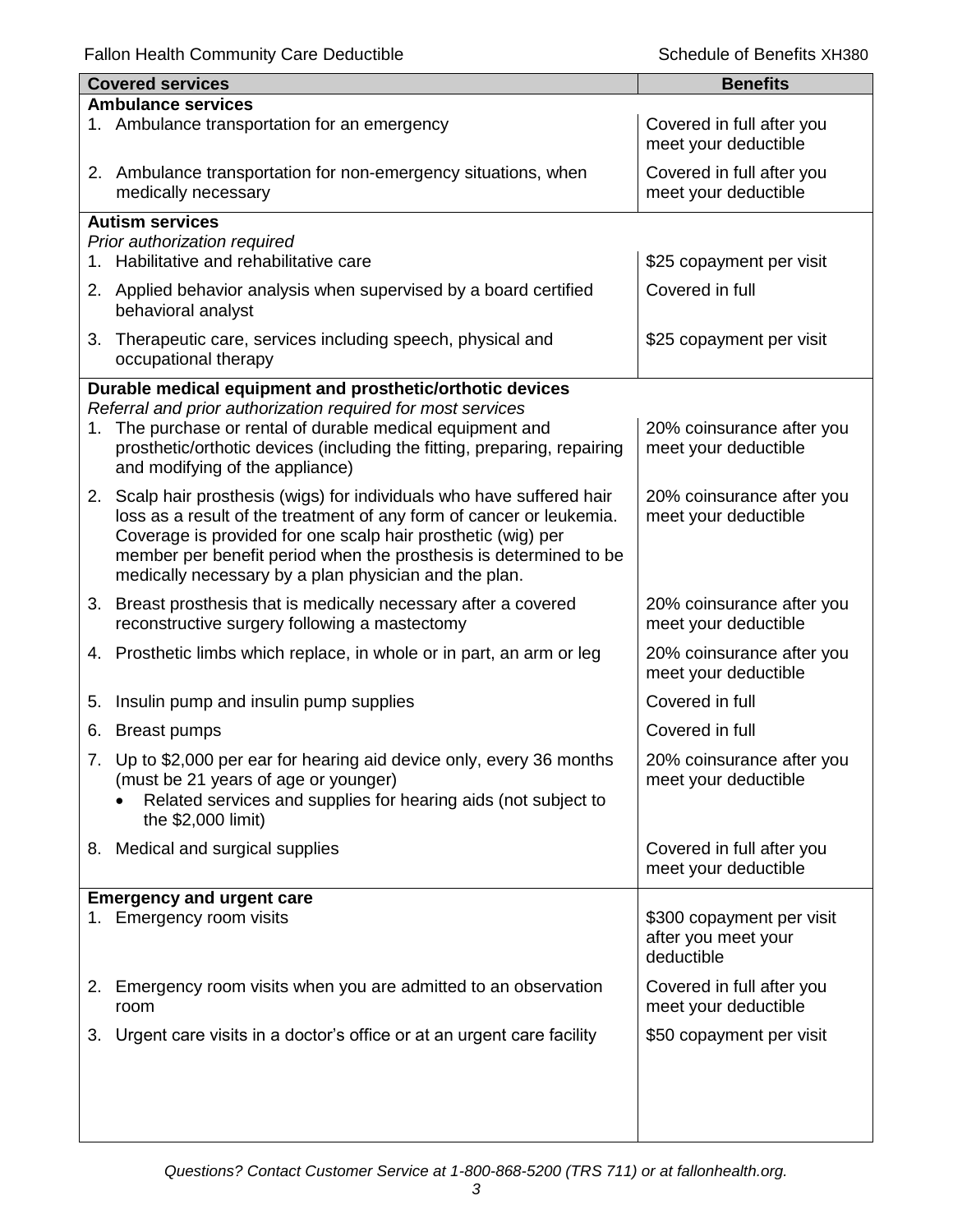| <b>Covered services</b>                                                                                                                                                                                                                                                                                                                                                               | <b>Benefits</b>                                                                                                                                                                                             |  |
|---------------------------------------------------------------------------------------------------------------------------------------------------------------------------------------------------------------------------------------------------------------------------------------------------------------------------------------------------------------------------------------|-------------------------------------------------------------------------------------------------------------------------------------------------------------------------------------------------------------|--|
| Emergency and urgent care, continued                                                                                                                                                                                                                                                                                                                                                  |                                                                                                                                                                                                             |  |
| 4. Emergency prescription medication provided out of the Community<br>Care service area as part of an approved emergency treatment                                                                                                                                                                                                                                                    | Tier 1: \$25 copayment<br>Tier 2: \$50 copayment<br>Tier 3: \$75 copayment<br>after you meet your<br>deductible<br>Tier 4: \$75 copayment<br>after you meet your<br>deductible<br>for up to a 14-day supply |  |
| 5. Telemedicine visits with physicians through Teladoc. Visits are<br>performed by phone, video, or mobile app.                                                                                                                                                                                                                                                                       | \$25 copayment per visit                                                                                                                                                                                    |  |
| Enteral formulas and low protein foods                                                                                                                                                                                                                                                                                                                                                |                                                                                                                                                                                                             |  |
| Referral and prior authorization required for enteral formulas<br>1. Enteral formulas, upon a physician's written order, for home use in<br>the treatment of malabsorption caused by Crohn's disease,<br>ulcerative colitis, gastroesophageal reflux, gastrointestinal motility,<br>chronic intestinal pseudo-obstruction, and inherited diseases of<br>amino acids and organic acids | Covered in full after you<br>meet your deductible                                                                                                                                                           |  |
| 2. Food products that have been modified to be low in protein for<br>individuals with inherited diseases of amino acids and organic<br>acids. You may be required to purchase these products over the<br>counter and submit claims to the plan for reimbursement.                                                                                                                     | Covered in full after you<br>meet your deductible                                                                                                                                                           |  |
| Home health care services                                                                                                                                                                                                                                                                                                                                                             |                                                                                                                                                                                                             |  |
| Prior authorization required<br>1. Part-time or intermittent skilled nursing care and physical therapy<br>provided in your home by a home health agency                                                                                                                                                                                                                               | \$5 copayment after you<br>meet your deductible                                                                                                                                                             |  |
| 2. Additional services and supplies that are determined to be a<br>medically necessary component of skilled nursing care and<br>physical therapy                                                                                                                                                                                                                                      | \$5 copayment after you<br>meet your deductible                                                                                                                                                             |  |
| Home dialysis services and non-durable medical supplies<br>3.                                                                                                                                                                                                                                                                                                                         | \$5 copayment after you<br>meet your deductible                                                                                                                                                             |  |
| <b>Hospice care services</b>                                                                                                                                                                                                                                                                                                                                                          |                                                                                                                                                                                                             |  |
| Referral and prior authorization required                                                                                                                                                                                                                                                                                                                                             | Covered in full after you<br>meet your deductible                                                                                                                                                           |  |
| <b>Hospital inpatient services</b>                                                                                                                                                                                                                                                                                                                                                    |                                                                                                                                                                                                             |  |
| Referral and prior authorization required<br>1. Inpatient hospital services including room and board in a<br>semiprivate room and the services and supplies that would<br>ordinarily be furnished to you while you are an inpatient                                                                                                                                                   | \$1,000 copayment per<br>admission after you meet<br>your deductible                                                                                                                                        |  |
| Infertility/assisted reproductive technology (art) services*<br>Referral and prior authorization required (unless provided by a Reliant Medical Group specialist and<br>you have a Reliant Medical Group PCP)                                                                                                                                                                         |                                                                                                                                                                                                             |  |
| Office visits for the consultation, evaluation and diagnosis of fertility                                                                                                                                                                                                                                                                                                             | \$25 copayment per visit with<br>a PCP and certain other<br>providers                                                                                                                                       |  |
|                                                                                                                                                                                                                                                                                                                                                                                       | \$50 copayment per visit with<br>a specialist                                                                                                                                                               |  |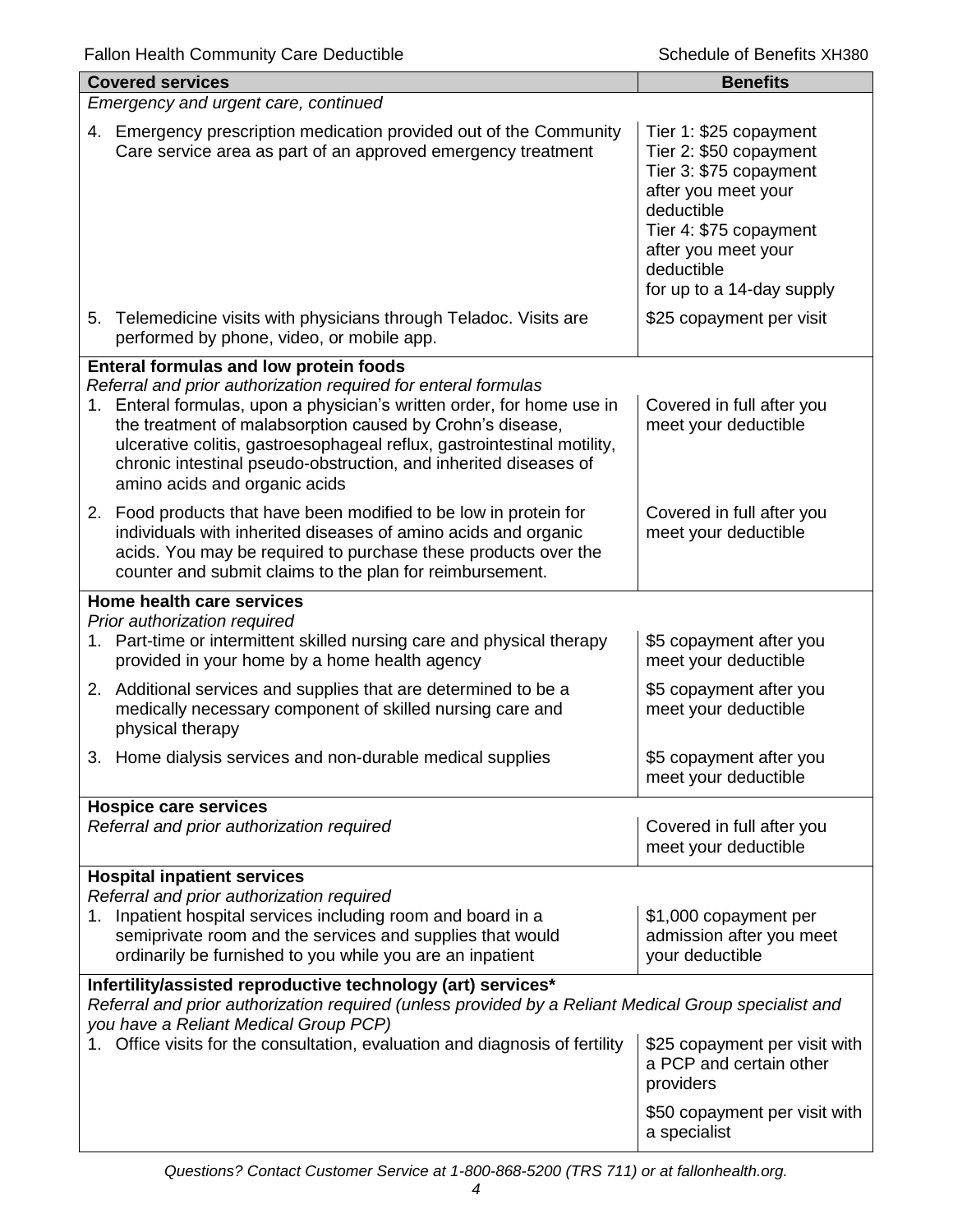|    | <b>Covered services</b>                                                                                                                                                                                                                                                                                                                                                                                                                                                                                                                                                                                                                                                                                                                                                                                                                                                                                                                                                                                                                                                                                                                     | <b>Benefits</b>                                                      |  |  |
|----|---------------------------------------------------------------------------------------------------------------------------------------------------------------------------------------------------------------------------------------------------------------------------------------------------------------------------------------------------------------------------------------------------------------------------------------------------------------------------------------------------------------------------------------------------------------------------------------------------------------------------------------------------------------------------------------------------------------------------------------------------------------------------------------------------------------------------------------------------------------------------------------------------------------------------------------------------------------------------------------------------------------------------------------------------------------------------------------------------------------------------------------------|----------------------------------------------------------------------|--|--|
|    | Infertility/assisted reproductive technology (art) services*, continued                                                                                                                                                                                                                                                                                                                                                                                                                                                                                                                                                                                                                                                                                                                                                                                                                                                                                                                                                                                                                                                                     |                                                                      |  |  |
| 2. | Diagnostic laboratory services                                                                                                                                                                                                                                                                                                                                                                                                                                                                                                                                                                                                                                                                                                                                                                                                                                                                                                                                                                                                                                                                                                              | \$50 copayment after you<br>meet your deductible                     |  |  |
| 3. | Diagnostic X-ray services                                                                                                                                                                                                                                                                                                                                                                                                                                                                                                                                                                                                                                                                                                                                                                                                                                                                                                                                                                                                                                                                                                                   | \$75 copayment after you<br>meet your deductible                     |  |  |
|    | 4. Artificial insemination, such as intrauterine insemination (IUI)                                                                                                                                                                                                                                                                                                                                                                                                                                                                                                                                                                                                                                                                                                                                                                                                                                                                                                                                                                                                                                                                         | Covered in full after you<br>meet your deductible                    |  |  |
|    | 5. Assisted reproductive technologies* except for those services listed<br>below                                                                                                                                                                                                                                                                                                                                                                                                                                                                                                                                                                                                                                                                                                                                                                                                                                                                                                                                                                                                                                                            | Covered in full after you<br>meet your deductible                    |  |  |
|    | 6. Assisted reproductive technologies for:<br>In vitro fertilization (IVF-ET)<br>Gamete intrafallopian transfer (GIFT)<br>Zygote intrafallopian transfer (ZIFT)                                                                                                                                                                                                                                                                                                                                                                                                                                                                                                                                                                                                                                                                                                                                                                                                                                                                                                                                                                             | \$250 copayment per<br>procedure after you meet<br>your deductible   |  |  |
|    | 7. Sperm, egg, and/or inseminated egg procurement, assisted<br>hatching, cryopreservation, processing and banking for plan<br>members in active infertility treatment to the extent that such costs<br>are not covered by the donor's insurer                                                                                                                                                                                                                                                                                                                                                                                                                                                                                                                                                                                                                                                                                                                                                                                                                                                                                               | Covered in full after you<br>meet your deductible                    |  |  |
|    | * See the Description of benefits section of your Member Handbook/<br>Evidence of Coverage for a list of covered infertility/ART services.                                                                                                                                                                                                                                                                                                                                                                                                                                                                                                                                                                                                                                                                                                                                                                                                                                                                                                                                                                                                  |                                                                      |  |  |
|    | <b>Maternity services</b><br>1. Obstetrical services including prenatal, childbirth, postnatal and<br>postpartum care                                                                                                                                                                                                                                                                                                                                                                                                                                                                                                                                                                                                                                                                                                                                                                                                                                                                                                                                                                                                                       | Prenatal: \$25 copayment<br>(first visit only)                       |  |  |
|    |                                                                                                                                                                                                                                                                                                                                                                                                                                                                                                                                                                                                                                                                                                                                                                                                                                                                                                                                                                                                                                                                                                                                             | Postnatal: \$25 copayment<br>per visit                               |  |  |
| 2. | Inpatient maternity and newborn child care for a minimum of 48<br>hours of care following a vaginal delivery, or 96 hours of care<br>following a Caesarean section delivery, including charges for the<br>following services when provided during an inpatient maternity<br>admission: childbirth, nursery charges, circumcision, routine<br>examination, hearing screening and medically necessary<br>treatments of congenital defects, birth abnormalities or premature<br>birth. The covered length of stay may be reduced if the mother and<br>the attending physician agree upon an earlier discharge. If you or<br>your newborn are discharged earlier, you are covered for home<br>visits, parent education, assistance and training in breast or bottle<br>feeding and the performance of any necessary and appropriate<br>clinical tests; provided, however that the first home visit shall be<br>conducted by a registered nurse, physician or certified nurse<br>midwife; and provided further, that any subsequent home visit<br>determined to be clinically necessary shall be provided by a<br>licensed health care provider. | \$1,000 copayment per<br>admission after you meet<br>your deductible |  |  |
|    | (Fallon Health members are eligible for childbirth classes (refresher class<br>or siblings class))                                                                                                                                                                                                                                                                                                                                                                                                                                                                                                                                                                                                                                                                                                                                                                                                                                                                                                                                                                                                                                          | Covered in full through<br>member reimbursement                      |  |  |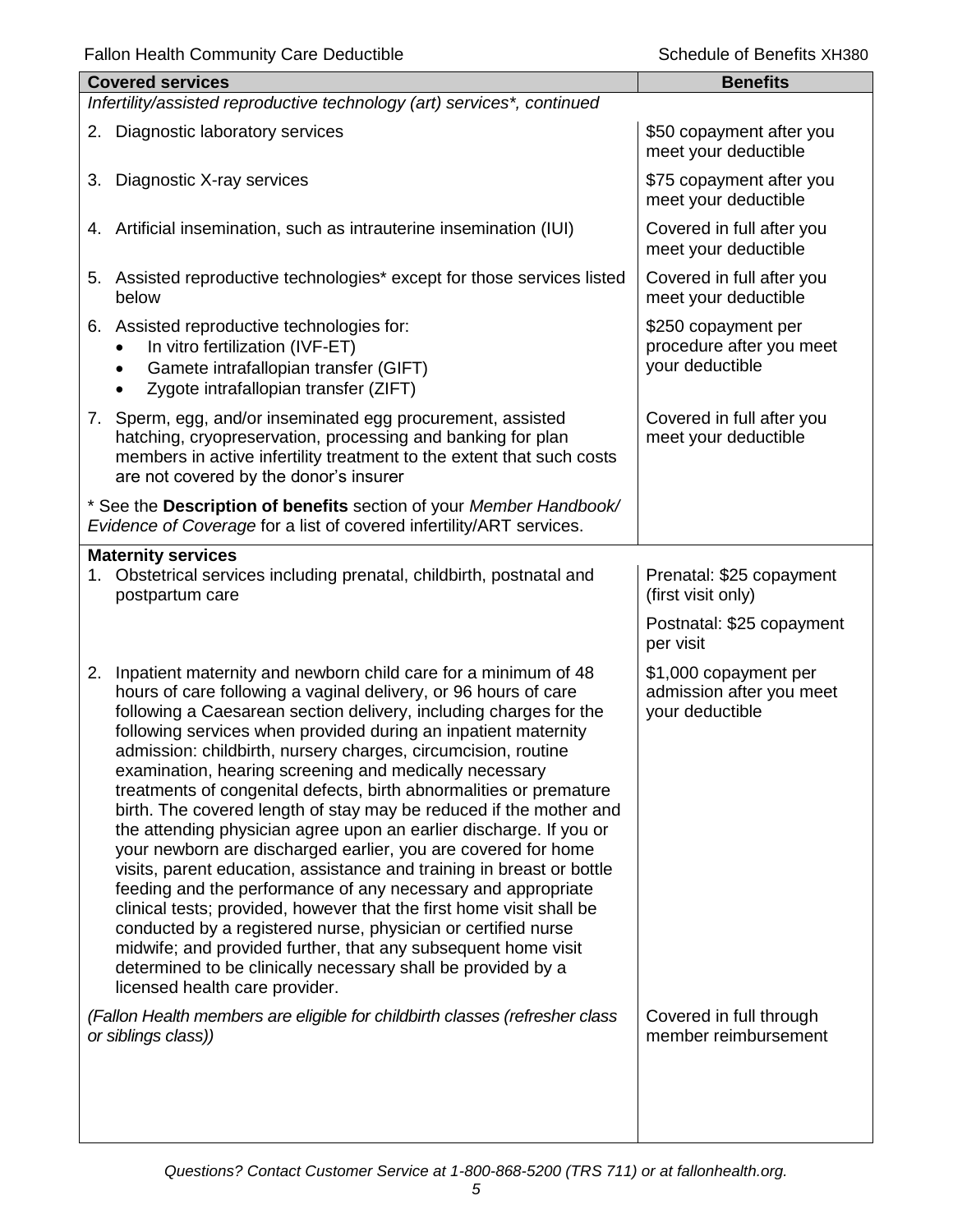|    | <b>Covered services</b>                                                                                                                                                                                                                                                                                                                                 | <b>Benefits</b>          |  |  |
|----|---------------------------------------------------------------------------------------------------------------------------------------------------------------------------------------------------------------------------------------------------------------------------------------------------------------------------------------------------------|--------------------------|--|--|
|    | Mental health and substance use services                                                                                                                                                                                                                                                                                                                |                          |  |  |
|    | Inpatient services<br>Prior authorization required                                                                                                                                                                                                                                                                                                      |                          |  |  |
| 1. | Inpatient hospital care for as many days as your condition requires,<br>including room and board and the services and supplies that would<br>ordinarily be furnished to you while you are an inpatient. These<br>include, but are not limited to, individual, family and group therapy,<br>pharmacological therapy, and diagnostic laboratory services. | Covered in full          |  |  |
|    | Note: Prior authorization will not be required for behavioral health<br>inpatient admission immediately following an emergency room visit.                                                                                                                                                                                                              |                          |  |  |
|    | <b>Intermediate services</b>                                                                                                                                                                                                                                                                                                                            |                          |  |  |
|    | Prior authorization required<br>Intermediate services include but are not limited to:<br>1. Acute and other residential treatment-Mental health services<br>provided in a 24-hour setting therapeutic environments                                                                                                                                      | Covered in full          |  |  |
|    | 2. Clinically managed detoxification services-24 hour, 7 days a week,<br>clinically managed de-tox services in a licensed non-hospital setting<br>that include 24 hour per day supervision                                                                                                                                                              | Covered in full          |  |  |
|    | 3. Partial Hospitalization: Short-term day/evening mental health<br>programming available 5 to 7 days per week                                                                                                                                                                                                                                          | \$25 copayment per visit |  |  |
|    | 4. Intensive outpatient programs: Multimodal, inter-disciplinary,<br>structured behavioral health treatment provided 2-3 hours per day,<br>multiple days per week                                                                                                                                                                                       | \$25 copayment per visit |  |  |
| 5. | Day treatment: Program encompasses some portion of the day or<br>week rather than a weekly visit                                                                                                                                                                                                                                                        | \$25 copayment per visit |  |  |
|    | 6. Crisis Stabilization: Short-term psychiatric treatment in a structured,<br>community based therapeutic environments                                                                                                                                                                                                                                  | \$25 copayment per visit |  |  |
|    | 7. In-home therapy services                                                                                                                                                                                                                                                                                                                             | \$25 copayment per visit |  |  |
|    | Intermediate services for children and adolescents under the age of 19<br>1. Community-based acute treatment                                                                                                                                                                                                                                            | Covered in full          |  |  |
| 2. | Intensive community-based treatment                                                                                                                                                                                                                                                                                                                     | Covered in full          |  |  |
| 3. | <b>Intensive Care Coordination</b>                                                                                                                                                                                                                                                                                                                      | Covered in full          |  |  |
| 4. | Family Stabilization Team (also referred to as In-Home Therapy)                                                                                                                                                                                                                                                                                         | Covered in full          |  |  |
| 5. | <b>In-home Behavioral Services</b>                                                                                                                                                                                                                                                                                                                      | Covered in full          |  |  |
| 6. | Mobile Crisis Intervention (service available up to seven days).<br>Prior authorization not required.                                                                                                                                                                                                                                                   | Covered in full          |  |  |
|    | 7. Family support and training                                                                                                                                                                                                                                                                                                                          | Covered in full          |  |  |
| 8. | Therapeutic mentoring services                                                                                                                                                                                                                                                                                                                          | Covered in full          |  |  |
| 1. | <b>Outpatient services</b><br>Outpatient office visits, including individual, group or family therapy.                                                                                                                                                                                                                                                  | \$25 copayment per visit |  |  |
| 2. | Psychopharmacological services, such as visits with a physician to<br>review, monitor and adjust the levels of prescription medication to<br>treat a mental condition. Prior authorization required.                                                                                                                                                    | \$25 copayment per visit |  |  |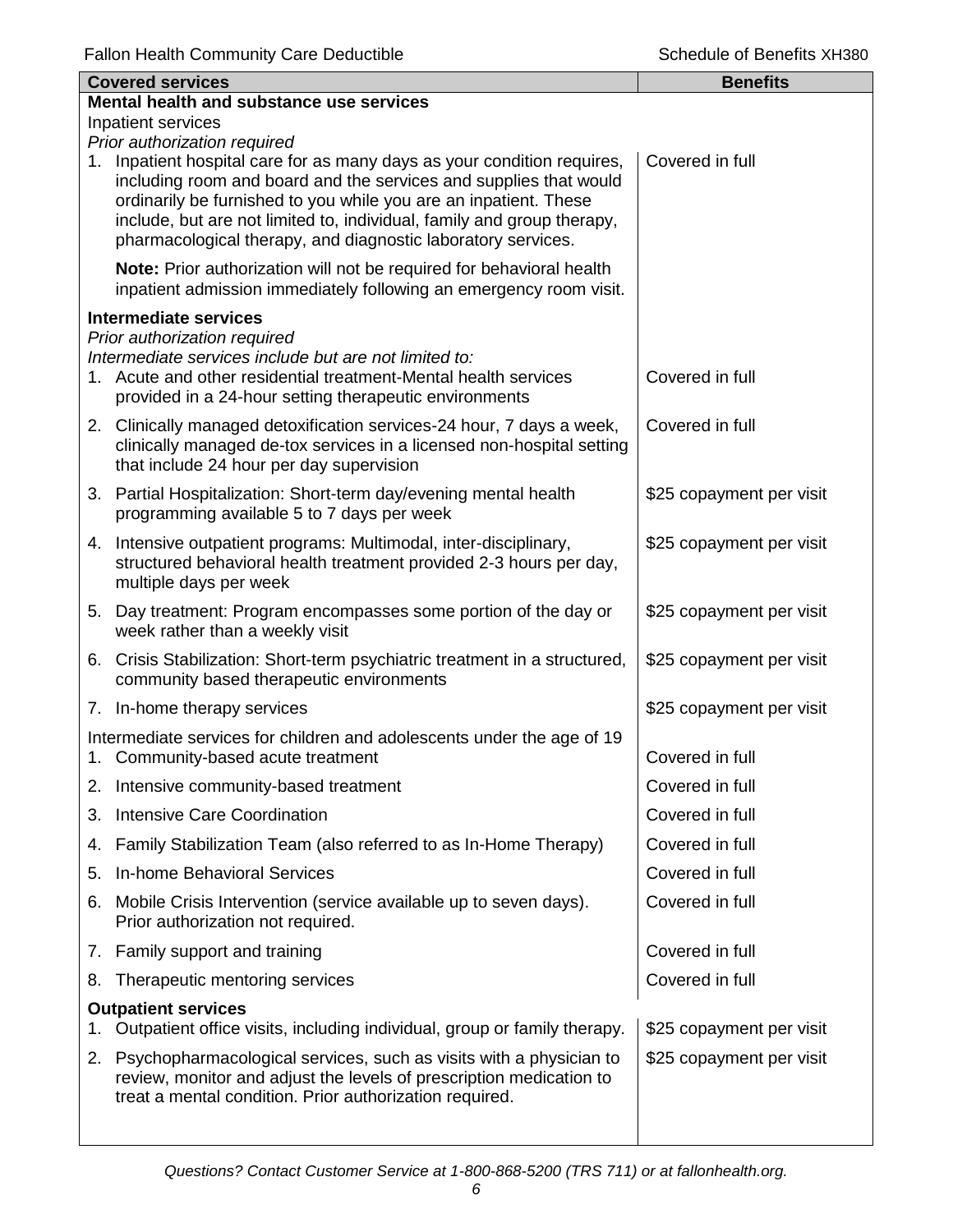| <b>Covered services</b>                                                                                                                                                                                                                                                                                                                                                                    | <b>Benefits</b>                                                                                           |
|--------------------------------------------------------------------------------------------------------------------------------------------------------------------------------------------------------------------------------------------------------------------------------------------------------------------------------------------------------------------------------------------|-----------------------------------------------------------------------------------------------------------|
| Mental health and substance use services, continued                                                                                                                                                                                                                                                                                                                                        |                                                                                                           |
| 3. Neuropsychological assessment services when medically<br>necessary. Prior authorization required.                                                                                                                                                                                                                                                                                       | \$25 copayment per visit                                                                                  |
| Note: Effective for plan years beginning on or after October 1, 2015,<br>Massachusetts state law (Chapter 258 of the Acts of 2014) restricts the<br>circumstances in which insurers may require prior authorization for<br>substance use services. We will not require prior authorization for<br>substance use services in any circumstances where this is not allowed<br>by Chapter 258. |                                                                                                           |
| <b>Office visits and outpatient services</b>                                                                                                                                                                                                                                                                                                                                               |                                                                                                           |
| 1. Office visits, to diagnose or treat an illness or an injury<br>Telehealth visits done via a secure, real time Telemedicine<br>$\bullet$                                                                                                                                                                                                                                                 | \$25 copayment per visit with<br>a PCP and certain other<br>providers                                     |
| platform which is inclusive of both an audio and visual<br>component.                                                                                                                                                                                                                                                                                                                      | \$50 copayment per visit with<br>a specialist                                                             |
| 2. A second opinion, upon your request, with another plan provider                                                                                                                                                                                                                                                                                                                         | \$25 copayment per visit with<br>a PCP and certain other<br>providers                                     |
|                                                                                                                                                                                                                                                                                                                                                                                            | \$50 copayment per visit with<br>a specialist                                                             |
| 3. Certain drugs covered under medical benefits, and that are<br>ordered, supplied and administered by a plan provider                                                                                                                                                                                                                                                                     | Covered in full after you<br>meet your deductible                                                         |
| 4. Allergy injections                                                                                                                                                                                                                                                                                                                                                                      | Covered in full                                                                                           |
| 5. Radiation therapy and Chemotherapy                                                                                                                                                                                                                                                                                                                                                      | Covered in full after you<br>meet your deductible                                                         |
| 6. Respiratory therapy                                                                                                                                                                                                                                                                                                                                                                     | Covered in full after you<br>meet your deductible                                                         |
| 7. Hormone replacement services in the doctor's office for<br>perimenopausal or postmenopausal women                                                                                                                                                                                                                                                                                       | \$25 copayment per visit                                                                                  |
| 8. Diagnostic lab services ordered by a plan provider, in relation to a<br>covered office visit                                                                                                                                                                                                                                                                                            | \$50 copayment after you<br>meet your deductible                                                          |
| 9. Diagnostic X-ray services ordered by a plan provider, in relation to<br>a covered office visit                                                                                                                                                                                                                                                                                          | \$75 copayment after you<br>meet your deductible                                                          |
| 10. Other diagnostic services including but not limited to, EKG,<br>endoscopy, colonoscopy and ultrasound                                                                                                                                                                                                                                                                                  | Covered in full after you<br>meet your deductible                                                         |
| 11. High-tech imaging services, including but not limited to, MRI/MRA,<br>CT/CTA, PET scans and nuclear cardiology imaging. Limited to one<br>copayment per day when performed at the same facility for the<br>same diagnosis. (Prior authorization required.)                                                                                                                             | \$400 copayment per MRI,<br>CT, PET scan or nuclear<br>cardiology image after you<br>meet your deductible |
| 12. Chiropractic services for acute musculoskeletal conditions. The<br>condition must be new or an acute exacerbation of a previous<br>condition. Chiropractic services will be covered as medically<br>necessary.                                                                                                                                                                         | \$25 copayment per visit                                                                                  |
| Outpatient lab tests and x-rays                                                                                                                                                                                                                                                                                                                                                            | See Diagnostic lab, x-ray<br>and high-tech imaging<br>services                                            |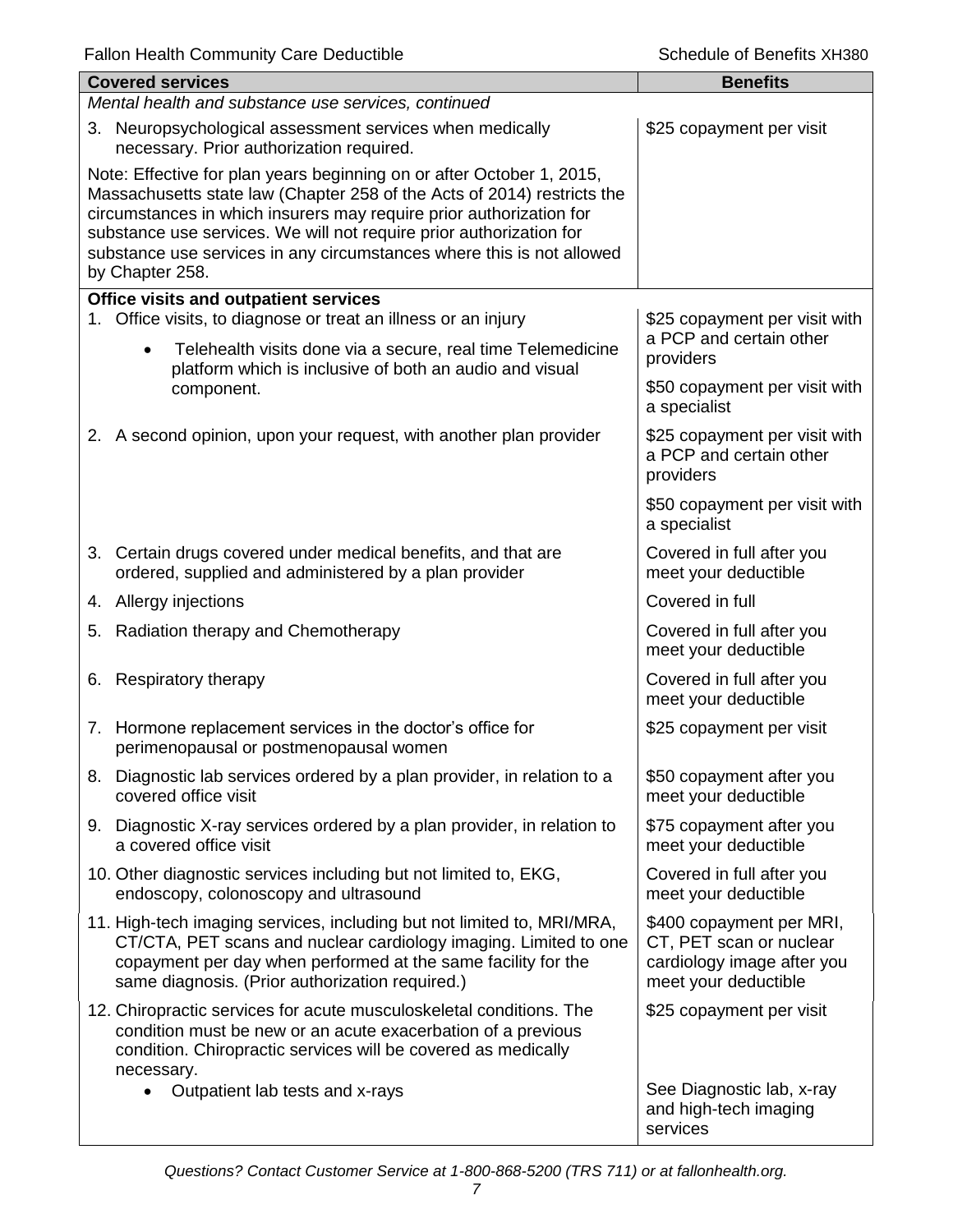| <b>Covered services</b>                                                                                                                                                                                                                          | <b>Benefits</b>                                                                                                                                           |
|--------------------------------------------------------------------------------------------------------------------------------------------------------------------------------------------------------------------------------------------------|-----------------------------------------------------------------------------------------------------------------------------------------------------------|
| Office visits and outpatient services, continued                                                                                                                                                                                                 |                                                                                                                                                           |
| 13. Outpatient renal dialysis at a plan-designated center or continuous<br>ambulatory peritoneal dialysis                                                                                                                                        | Covered in full after you<br>meet your deductible                                                                                                         |
| 14. Diabetes outpatient self-management training and education,<br>including medical nutrition therapy, provided by a certified diabetes<br>health care provider                                                                                 | \$25 copayment per visit                                                                                                                                  |
| 15. Laboratory tests necessary for the diagnosis or treatment of<br>diabetes, including glycosylated hemoglobin, or HbAlc, tests, and<br>urinary/protein/microalbumin and lipid profiles                                                         | \$50 copayment after you<br>meet your deductible                                                                                                          |
| 16. Medical social services provided to assist you in adjustment to your<br>or your family member's illness. This includes assessment,<br>counseling, consultation and assistance in accessing community<br>resources.                           | \$25 copayment per visit                                                                                                                                  |
| 17. Outpatient surgery, anesthesia and the medically necessary<br>preoperative and postoperative care related to the surgery                                                                                                                     | \$500 copayment per surgery<br>after you meet your<br>deductible when provided in<br>a hospital outpatient, day<br>surgery or ambulatory care<br>facility |
| 18. Visit to a contracted limited service clinic. Services are provided for<br>a variety of common illnesses, including, but not limited to:<br>strep throat<br>ear, eyes, sinus, bladder and bronchial infections                               | \$25 copayment per visit                                                                                                                                  |
| minor skin conditions (e.g. sunburn, cold sores)                                                                                                                                                                                                 |                                                                                                                                                           |
| 19. Podiatry care<br>Outpatient lab tests and x-rays                                                                                                                                                                                             | See Diagnostic lab, x-ray<br>and imaging services                                                                                                         |
| Outpatient surgical services                                                                                                                                                                                                                     | See Outpatient surgery                                                                                                                                    |
| Outpatient medical care                                                                                                                                                                                                                          | See Office visits                                                                                                                                         |
| Oral surgery and related services                                                                                                                                                                                                                |                                                                                                                                                           |
| Referral and prior authorization required (except for extraction of impacted teeth or lingual frenectomy)<br>Removal or exposure of impacted teeth, including both hard and<br>1.<br>soft tissue impactions, or an evaluation for this procedure | \$50 copayment per visit                                                                                                                                  |
| 2. Surgical treatments of cysts, affecting the teeth or gums, that must<br>be rendered by a plan oral surgeon                                                                                                                                    | \$50 copayment per visit                                                                                                                                  |
| 3. Treatment of fractures of the jaw bone (mandible) or any facial<br>bone                                                                                                                                                                       | \$50 copayment per visit                                                                                                                                  |
| 4. Evaluation and surgery for the treatment of temporomandibular joint<br>disorder when a medical condition is diagnosed, or for surgery<br>related to the jaw or any structure connected to the jaw                                             | \$50 copayment per visit                                                                                                                                  |
| 5. Extraction of teeth in preparation for radiation treatment of the head<br>or neck                                                                                                                                                             | \$50 copayment per visit                                                                                                                                  |
| 6. Surgical treatment related to cancer                                                                                                                                                                                                          | \$50 copayment per visit                                                                                                                                  |
|                                                                                                                                                                                                                                                  |                                                                                                                                                           |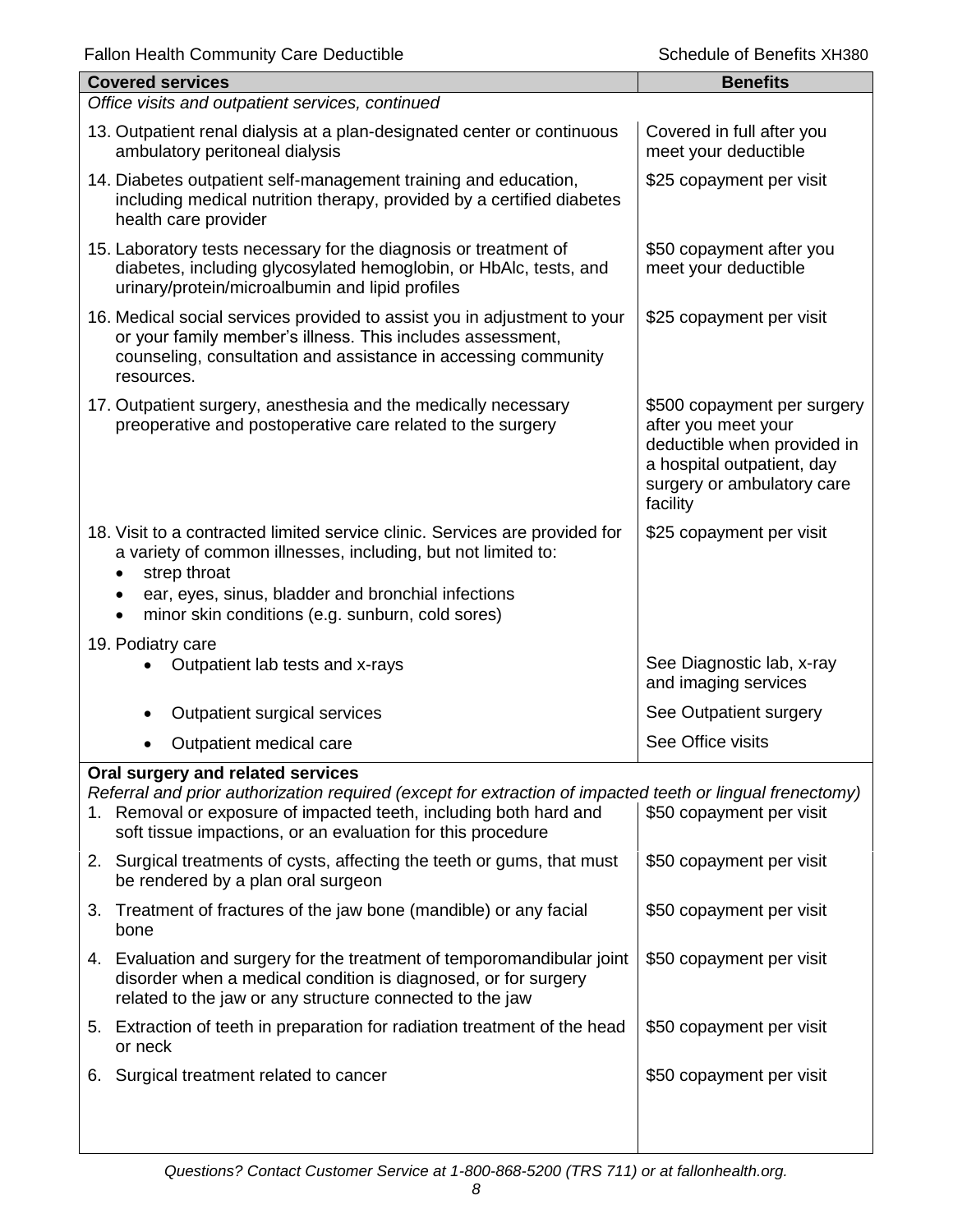| <b>Covered services</b>                                                                                                                                                                                                                        | <b>Benefits</b>                                                                     |  |  |
|------------------------------------------------------------------------------------------------------------------------------------------------------------------------------------------------------------------------------------------------|-------------------------------------------------------------------------------------|--|--|
| Oral surgery and related services, continued                                                                                                                                                                                                   |                                                                                     |  |  |
| 7. Emergency medical care, such as, to relieve pain and stop bleeding<br>as a result of accidental injury to sound natural teeth or tissues,<br>when provided as soon as medically possible after the injury. This                             | \$25 copayment per visit to a<br>physician's or dentist's office                    |  |  |
| does not include restorative or other dental services. No referral or<br>authorization is required. Go to the closest provider.                                                                                                                | \$300 copayment per visit to<br>an emergency room after<br>you meet your deductible |  |  |
| Note: These benefits are for oral surgery services in an office setting. Oral surgery services in a<br>hospital outpatient, day surgery or ambulatory care facility, or as an inpatient are covered in full after<br>you meet your deductible. |                                                                                     |  |  |
| See Office visits and outpatient services for diagnostic lab and X-ray services.                                                                                                                                                               |                                                                                     |  |  |
| <b>Organ transplants</b>                                                                                                                                                                                                                       |                                                                                     |  |  |
| Referral and prior authorization required<br>1. Office visits related to the transplant                                                                                                                                                        | \$25 copayment per visit with<br>a PCP and certain other<br>providers               |  |  |
|                                                                                                                                                                                                                                                | \$50 copayment per visit with<br>a specialist                                       |  |  |
| 2. Inpatient hospital services, including room and board in a<br>semiprivate room and the services and supplies that would<br>ordinarily be furnished to you while you are an inpatient                                                        | \$1,000 copayment per<br>admission after you meet<br>your deductible                |  |  |
| 3. Human leukocyte antigen (HLA) or histocompatability locus antigen<br>testing for A, B or DR antigens, or any combination thereof,<br>necessary to establish bone marrow transplant donor suitability of a<br>member                         | \$50 copayment after you<br>meet your deductible                                    |  |  |
| Pediatric dental services*<br>(for members under the age of 19)                                                                                                                                                                                | See Addendum: Pediatric<br><b>Dental Services</b>                                   |  |  |
| Pediatric vision services*<br>(for members under the age of 19)                                                                                                                                                                                | See Addendum: Pediatric<br><b>Vision Services</b>                                   |  |  |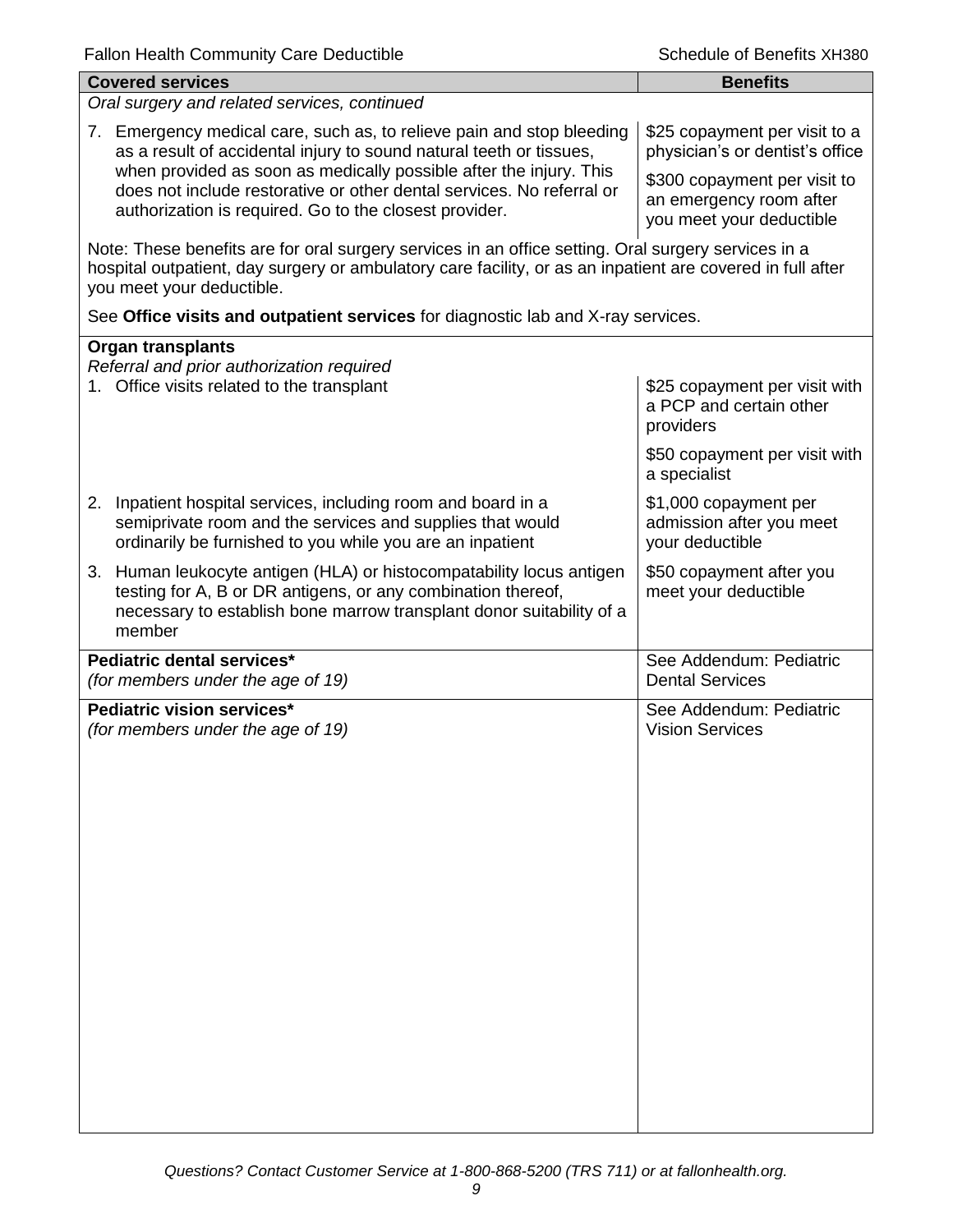| <b>Covered services</b>                                                                                                                                                                                                                 | <b>Benefits</b>                                                           |
|-----------------------------------------------------------------------------------------------------------------------------------------------------------------------------------------------------------------------------------------|---------------------------------------------------------------------------|
| <b>Prescription drugs</b>                                                                                                                                                                                                               |                                                                           |
| Covered prescription items:<br>• Prescription medication<br>• Prescription contraceptive drugs and devices*                                                                                                                             | Network pharmacy:<br>Tier 1: \$25 copayment<br>Tier 2: \$50 copayment     |
| Hormone replacement therapy for peri- and post-menopausal<br>women                                                                                                                                                                      | Tier 3: \$75 copayment<br>after you meet your                             |
| Injectable agents (self-administered**)<br>• Insulin                                                                                                                                                                                    | deductible<br>Tier 3: \$75 copayment<br>after you meet your               |
| Syringes (including insulin syringes) or needles when medically<br>necessary<br>Supplies for the treatment of diabetes, as required by state law,                                                                                       | deductible<br>for up to a 30-day supply                                   |
| including:<br>blood glucose monitoring strips<br>$\qquad \qquad -$                                                                                                                                                                      | Mail-order pharmacy:<br>Tier 1: \$50 copayment                            |
| urine glucose strips<br>$\qquad \qquad -$<br>lancets<br>$\qquad \qquad -$                                                                                                                                                               | Tier 2: \$100 copayment<br>Tier 3: \$225 copayment<br>after you meet your |
| ketone strips<br>$-$<br>Special medical formulas to treat certain metabolic disorders as<br>required by state law (prior authorization required).                                                                                       | deductible<br>Tier 3: \$225 copayment<br>after you meet your              |
| *Generic prescription contraceptive drugs and devices are covered in<br>full. Brand name prescription contraceptive drugs and devices with no<br>generic equivalent are covered in full (prior authorization required).                 | deductible<br>for up to a 90-day supply                                   |
| ** Injectables administered in the doctor's office or under other<br>professional supervision are covered as a medical benefit.                                                                                                         |                                                                           |
| Orally administered anticancer medications used to kill or slow the<br>growth of cancerous cells                                                                                                                                        | Covered in full                                                           |
| Certain medications cannot be limited to a 30-day supply due to<br>manufacturer packaging, for example, a prefilled syringe. In these<br>cases, you will be charged the applicable copay/coinsurance based on<br>the actual day supply. |                                                                           |
| Note: Medical and surgical supplies obtained through a pharmacy may<br>have a drug prescription benefit cost-sharing applied.                                                                                                           |                                                                           |
|                                                                                                                                                                                                                                         |                                                                           |
|                                                                                                                                                                                                                                         |                                                                           |
|                                                                                                                                                                                                                                         |                                                                           |
|                                                                                                                                                                                                                                         |                                                                           |
|                                                                                                                                                                                                                                         |                                                                           |
|                                                                                                                                                                                                                                         |                                                                           |
|                                                                                                                                                                                                                                         |                                                                           |
|                                                                                                                                                                                                                                         |                                                                           |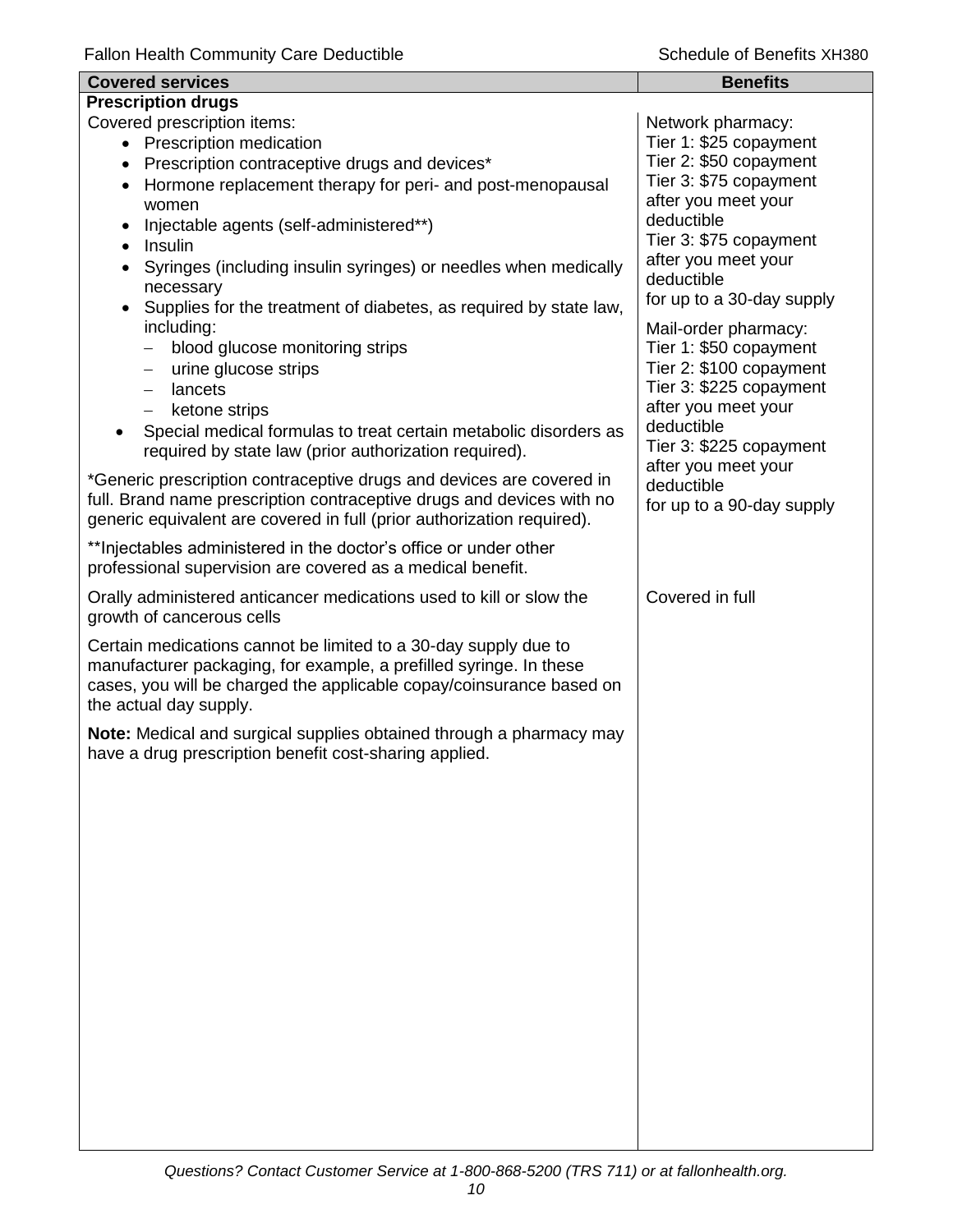|    | <b>Covered services</b>                                                                                                                                                                                                                                                                                                                                                                                                                                                                   | <b>Benefits</b> |
|----|-------------------------------------------------------------------------------------------------------------------------------------------------------------------------------------------------------------------------------------------------------------------------------------------------------------------------------------------------------------------------------------------------------------------------------------------------------------------------------------------|-----------------|
|    | <b>Preventive care</b><br>1. Routine physical exams for the prevention and detection of disease                                                                                                                                                                                                                                                                                                                                                                                           | Covered in full |
|    | 2. Immunizations that are included on the formulary, that are for<br>covered medical benefits and that are ordered, supplied and<br>administered by a plan physician. If administered by a plan<br>specialist, you will generally need to obtain a referral to see the<br>specialist.                                                                                                                                                                                                     | Covered in full |
|    | 3. A baseline mammogram for women age 35 to 40, and a yearly<br>mammogram for women age 40 and older                                                                                                                                                                                                                                                                                                                                                                                      | Covered in full |
|    | 4. Routine gynecological care services, including an annual Pap<br>smear (cytological screening) and pelvic exam                                                                                                                                                                                                                                                                                                                                                                          | Covered in full |
|    | 5. Routine eye exams, once in each 12-month period                                                                                                                                                                                                                                                                                                                                                                                                                                        | Covered in full |
| 6. | Hearing and vision screening                                                                                                                                                                                                                                                                                                                                                                                                                                                              | Covered in full |
|    | 7. Well-child care and pediatric services, at least six times during the<br>child's first year after birth, at least three times during the next year,<br>then at least annually until the child's sixth birthday. This includes<br>the following services, as recommended by the physician and in<br>accordance with state law:<br>• physical examination<br>• history<br>measurements<br>• sensory screening<br>• neuropsychiatric evaluation<br>• development screening and assessment | Covered in full |
|    | 8. Pediatric services including:<br>appropriate immunizations<br>• hereditary and metabolic screening at birth<br>• newborn hearing screening test performed before the newborn<br>infant is discharged from the hospital or birthing center<br>• tuberculin tests, hematocrit, hemoglobin, and other appropriate<br>blood tests and urinalysis<br>lead screening                                                                                                                         | Covered in full |
|    | 9. Female consultations, examinations, procedures, contraceptive<br>devices, and medical services related to the use of all contraceptive<br>methods*                                                                                                                                                                                                                                                                                                                                     | Covered in full |
|    | 10. Tobacco counseling sessions with your primary physician or other<br>provider designed to create a plan to stop smoking.                                                                                                                                                                                                                                                                                                                                                               | Covered in full |
|    | * Prescription contraceptive devices are covered under the prescription<br>drug benefit.                                                                                                                                                                                                                                                                                                                                                                                                  |                 |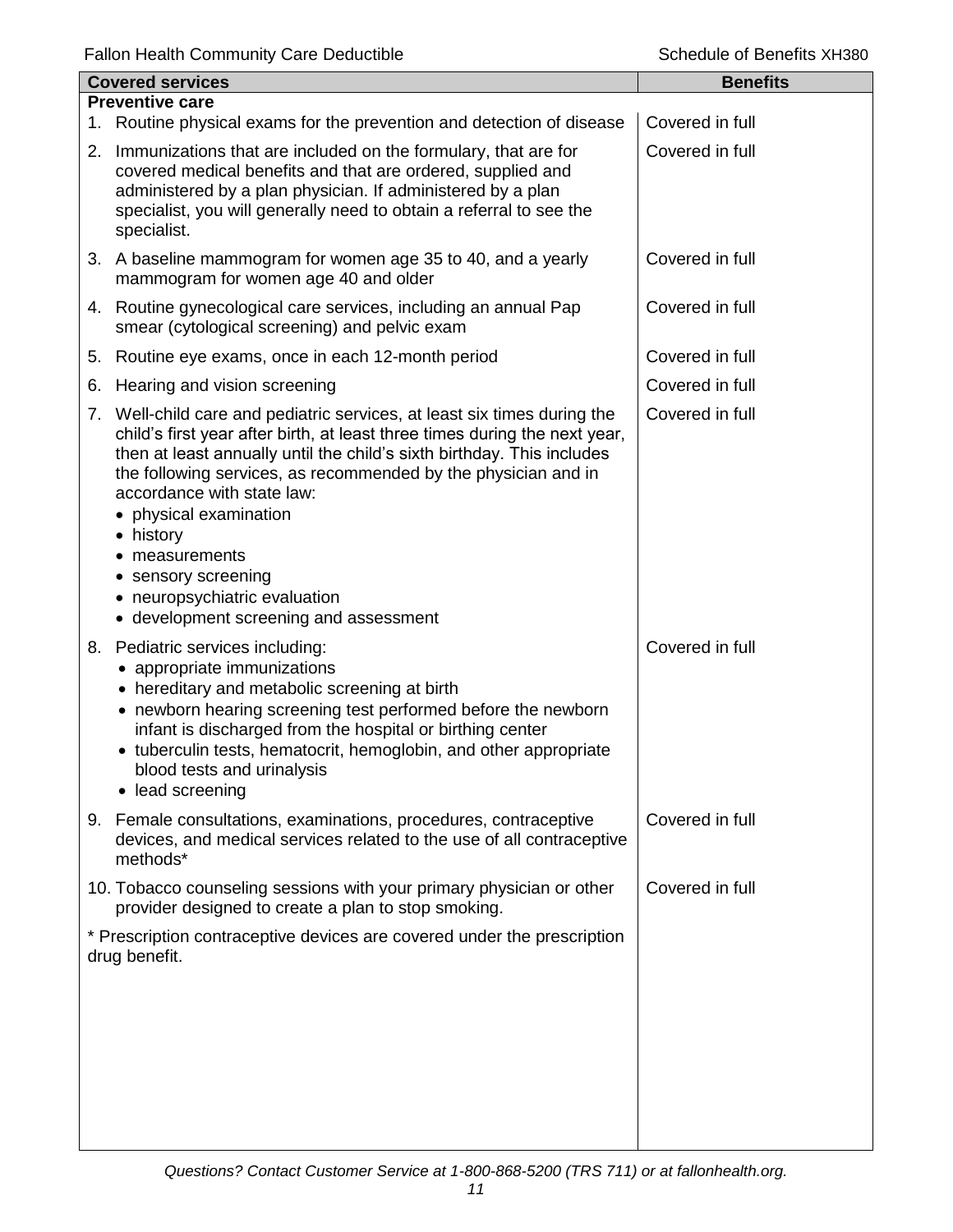| <b>Covered services</b> |                                                                                                                                                                                                                                                                                                                                                                                                                                                    | <b>Benefits</b>                                                      |  |  |
|-------------------------|----------------------------------------------------------------------------------------------------------------------------------------------------------------------------------------------------------------------------------------------------------------------------------------------------------------------------------------------------------------------------------------------------------------------------------------------------|----------------------------------------------------------------------|--|--|
| 1.                      | <b>Reconstructive surgery</b><br>Referral and prior authorization required (unless provided by a Reliant<br>Medical Group specialist and you have a Reliant Medical Group PCP)<br>Inpatient hospital services including room and board in a<br>semiprivate room and the services and supplies that would<br>ordinarily be furnished to you while you are an inpatient, including<br>Massachusetts mandated services for cleft lip and cleft palate | \$1,000 copayment per<br>admission after you meet<br>your deductible |  |  |
|                         | <b>Rehabilitation and habilitation services</b>                                                                                                                                                                                                                                                                                                                                                                                                    |                                                                      |  |  |
|                         | Referral required<br>1. Physical and occupational therapy services are covered for up to<br>60 visits combined per benefit period when medically necessary<br>with a PCP referral. After 60 combined physical and occupational<br>therapy visits, prior authorization based on medical necessity is<br>required for additional visits.                                                                                                             | \$50 copayment per visit                                             |  |  |
|                         | 2. Medically necessary services for the diagnosis and treatment of<br>speech, hearing and language disorders when services are<br>provided by a plan provider who is a speech-language pathologist<br>or audiologist; and at a plan facility or a plan provider's office with a<br>PCP referral. After 30 speech therapy visits, prior authorization<br>based on medical necessity is required for additional visits.                              | \$50 copayment per visit                                             |  |  |
|                         | 3. Cardiac rehabilitation services to treat cardiovascular disease in<br>accordance with state law and Department of Public Health<br>regulations                                                                                                                                                                                                                                                                                                  | \$50 copayment per visit                                             |  |  |
|                         | 4. Medically necessary early intervention services delivered by a<br>certified early intervention specialist, according to operational<br>standards developed by the Department of Public Health, for<br>children from birth to their third birthday.                                                                                                                                                                                              | Covered in full                                                      |  |  |
|                         | 5. Pulmonary rehabilitation services for chronic obstructive pulmonary<br>disease (COPD) are covered for up to two one-hour sessions per<br>day, for up to 36 lifetime sessions.                                                                                                                                                                                                                                                                   | Covered in full after you<br>meet your deductible                    |  |  |
|                         | <b>Skilled nursing facility services</b><br>Referral and prior authorization required<br>1. Inpatient hospital services, for up to 100 days per benefit period<br>provided criteria is met, including room and board in a semiprivate<br>room and the services and supplies that would ordinarily be<br>furnished to you while you are an inpatient                                                                                                | \$1,000 copayment per<br>admission after you meet<br>your deductible |  |  |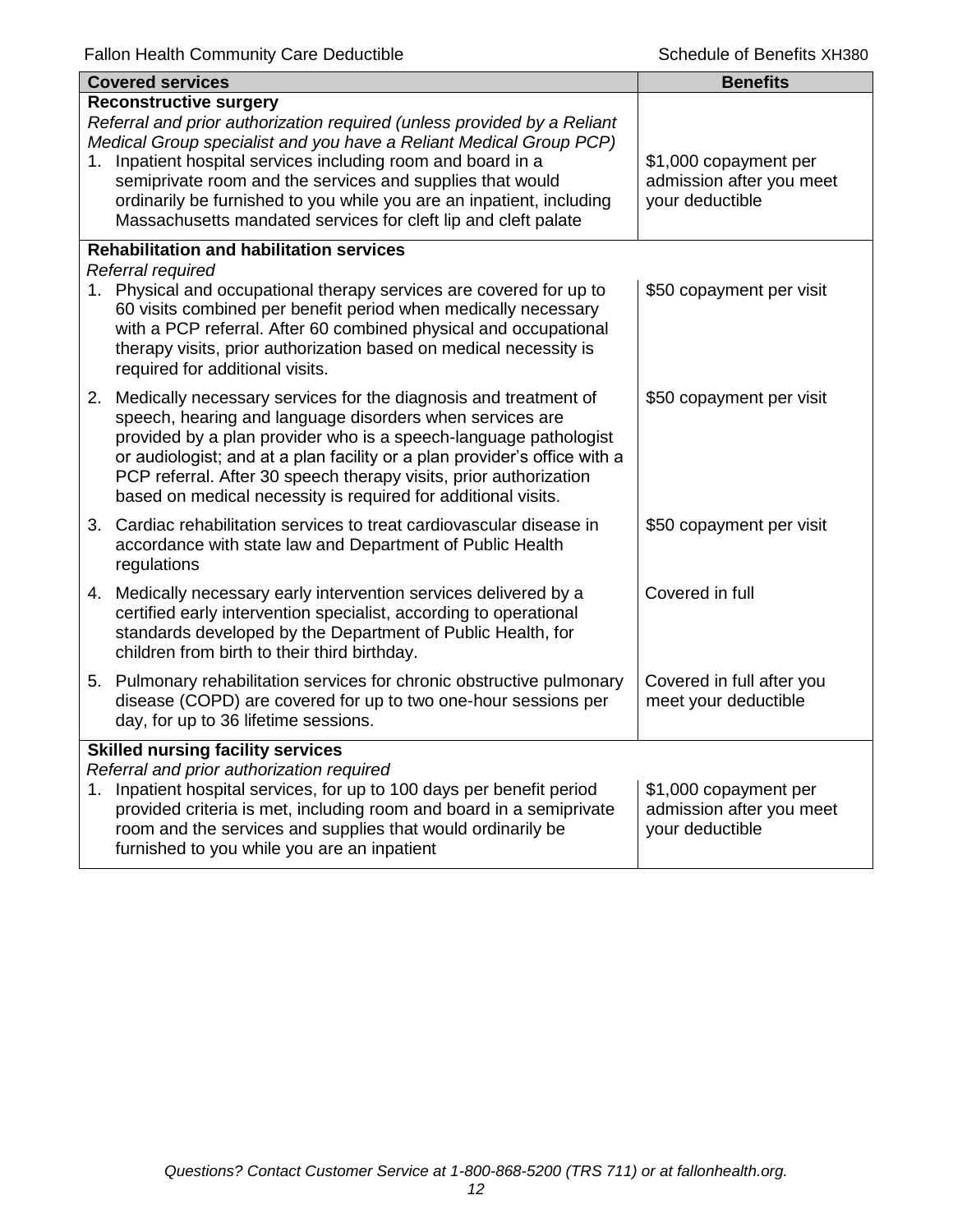## **Addendum Pediatric Dental Services**

#### *This addendum is part of your Member* Handbook/Evidence of Coverage.

This addendum provides you with the cost-sharing that you are responsible for when you get covered pediatric dental care from a plan dentist for members under the age of 19. For a list of plan dentists, go to fallonhealth.org or call Customer Service at 1-800-868-5200 (TRS 711).

#### **Preventive and Diagnostic Services**

|                                                                                    | <b>Benefits</b> |
|------------------------------------------------------------------------------------|-----------------|
| <b>Preventive and Diagnostic Services</b>                                          |                 |
| Comprehensive Evaluation (once per lifetime per provider or location)<br>$\bullet$ |                 |
| Periodic Oral Exams (two per benefit period)<br>$\bullet$                          |                 |
| Limited oral evaluation (two per benefit period)<br>$\bullet$                      |                 |
| Full mouth x-rays (once every 36 months per provider or location)                  |                 |
| Panoramic x-rays (once every 36 months per provider or location)                   |                 |
| Bitewing x-rays (two per benefit period)<br>٠                                      | Covered in full |
| Single tooth x-rays (one per visit)                                                |                 |
| Teeth cleaning, including minor scaling procedures (two per benefit period)        |                 |
| Fluoride Treatments (one per day per provider or location)                         |                 |
| Space maintainers                                                                  |                 |
| Sealants (Please note: Sealants are not covered on previously restored             |                 |
| teeth) (Once every 36 months per provider or location)                             |                 |

### **Basic Covered Services**

| <b>Basic Covered Services</b><br>Amalgam restorations (once per benefit period per tooth)<br>Composite resin restorations (once per benefit period per tooth)<br>Recement crowns/onlays<br>Rebase or reline dentures (once every 24 months)<br>Root canals on permanent teeth (once per lifetime per tooth)<br>Prefabricated stainless steel crowns (once per lifetime per tooth)<br>25% coinsurance<br>Periodontal scaling and root planning (once every 36 months)<br>Simple extractions (once per lifetime per tooth, erupted or exposed root)<br>Surgical extractions (once per lifetime per tooth)<br>Vital pulpotomy<br>Apeicocectomy<br>Palliative care | <b>Benefits</b> |
|----------------------------------------------------------------------------------------------------------------------------------------------------------------------------------------------------------------------------------------------------------------------------------------------------------------------------------------------------------------------------------------------------------------------------------------------------------------------------------------------------------------------------------------------------------------------------------------------------------------------------------------------------------------|-----------------|
|                                                                                                                                                                                                                                                                                                                                                                                                                                                                                                                                                                                                                                                                |                 |
| Anesthesia                                                                                                                                                                                                                                                                                                                                                                                                                                                                                                                                                                                                                                                     |                 |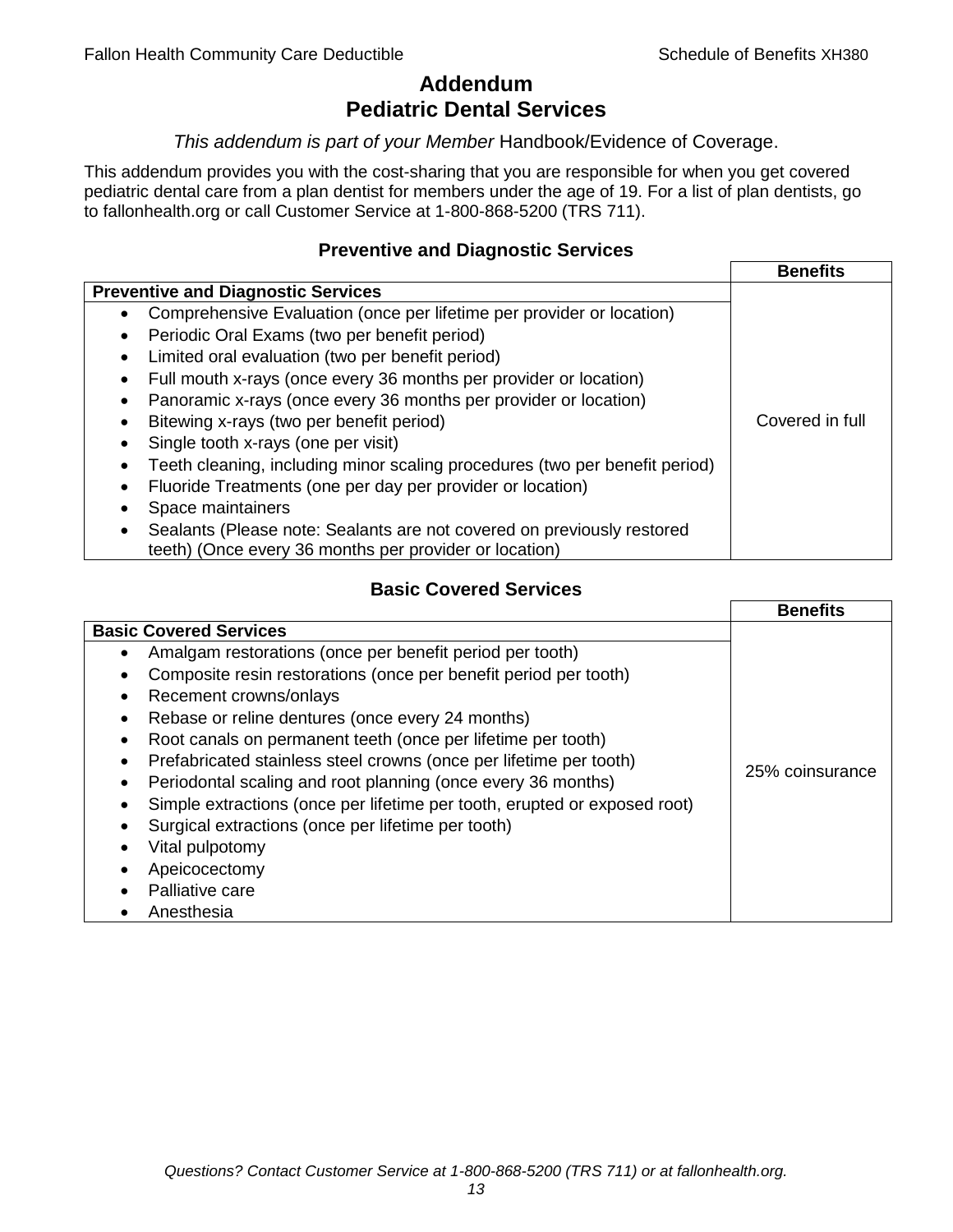## **Major Restorative Services**

|                                                                                                    | <b>Benefits</b> |
|----------------------------------------------------------------------------------------------------|-----------------|
| <b>Major Restorative Services</b>                                                                  |                 |
| • Crown, resin (once every 60 months per tooth)                                                    |                 |
| Porcelain/ceramic crowns (once every 60 months per tooth)<br>$\bullet$                             | 50% coinsurance |
| Porcelain fused to metal/mobile/high noble crowns (once every 60 months<br>$\bullet$<br>per tooth) |                 |
| • Partial and complete dentures (once every 84 months)                                             |                 |

## **Orthodontia**

|                                                                                                                                                                                                                                                                        | <b>Benefits</b> |
|------------------------------------------------------------------------------------------------------------------------------------------------------------------------------------------------------------------------------------------------------------------------|-----------------|
| <b>Orthodontia</b>                                                                                                                                                                                                                                                     |                 |
| Coverage is provided for services under the following conditions: only when<br>medically necessary; patient must have severe and handicapping malocclusion as<br>defined by HLD index score of 28 and/or one or more auto qualifiers. Prior<br>authorization required. | 50% coinsurance |

## **Related exclusions**

1. Any service that is not listed in this addendum is not covered.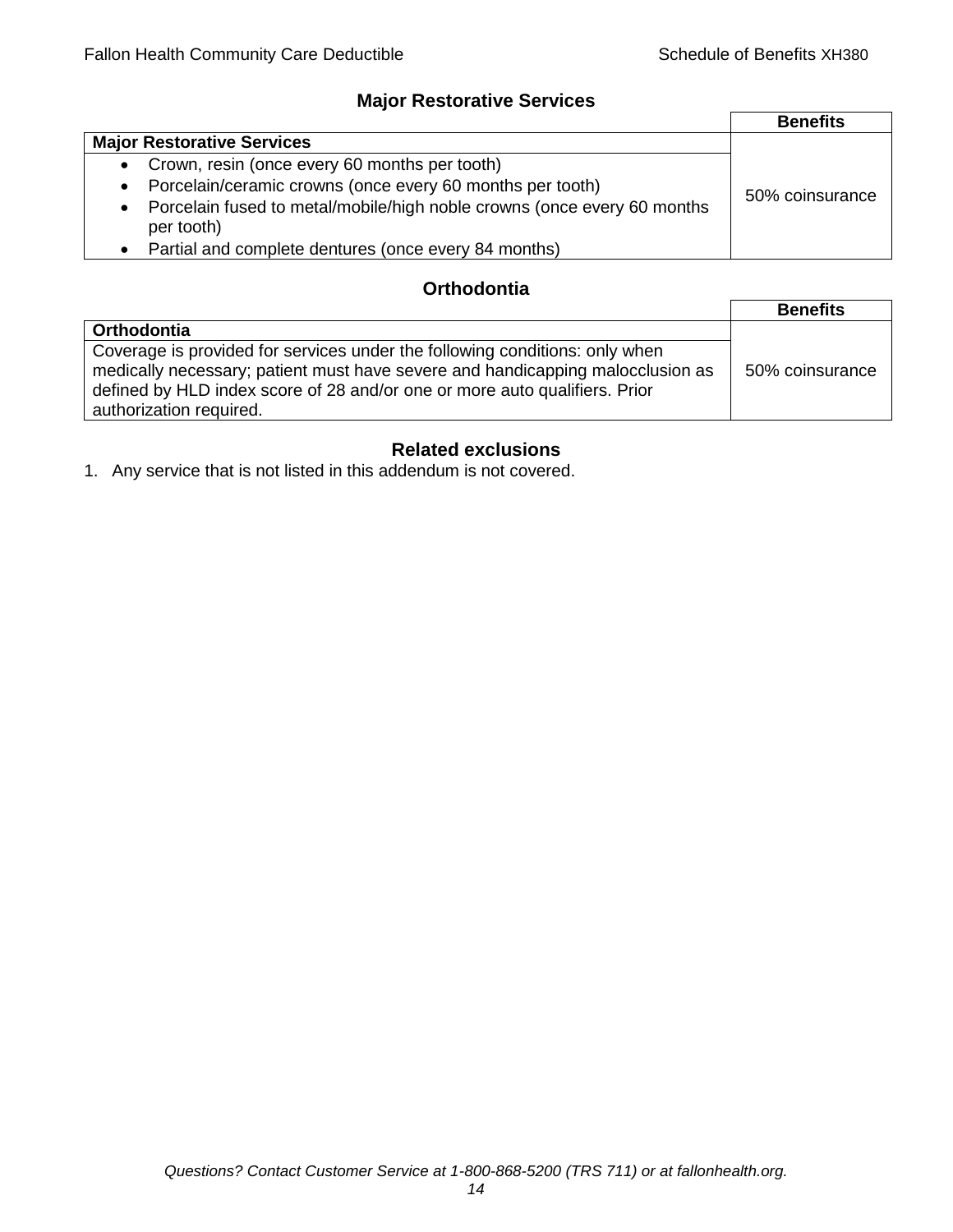# **Addendum Pediatric Vision Services**

#### This addendum is part of your *Member Handbook/Evidence of Coverage*.

This addendum provides you with the cost-sharing that you are responsible for when you get covered pediatric vision care from a plan vision provider for members under the age of 19. For more information about your eye and vision care benefits, including a list of plan vision providers, go to fallonhealth.org or call Customer Service at 1-800-868-5200 (TRS 711).

| Service                                                 | Member cost                         |
|---------------------------------------------------------|-------------------------------------|
| Eye exam                                                |                                     |
| Exam with dilation as necessary, once per calendar year | \$0                                 |
| <b>Frames</b>                                           |                                     |
| One designated set, once per calendar year              | \$0                                 |
| Lenses:                                                 |                                     |
| <b>Standard lenses</b>                                  |                                     |
| Single vision                                           | \$0                                 |
| <b>Bifocal</b>                                          | \$0                                 |
| <b>Trifocal</b>                                         | \$0                                 |
| Lenticular                                              | \$0                                 |
| Progressive lenses                                      |                                     |
| Standard                                                | \$0                                 |
| Premium                                                 | \$0 for first \$120 of retail cost, |
|                                                         | 80% of any additional retail cost.  |
| Lens options                                            |                                     |
| Choice of plastic or glass lenses                       | \$0                                 |
| UV treatment                                            | \$0                                 |
| Tint – includes fashion and gradient tinting, and       | \$0                                 |
| oversized and glass-grey #3 prescription sunglass       |                                     |
| lenses                                                  |                                     |
| Standard plastic scratch coating                        | \$0                                 |
| Standard polycarbonate (kids)                           | \$0                                 |
| Plastic photosensitive lenses                           | \$0                                 |
| Other options:                                          |                                     |
| Intermediate vision lenses                              | \$0                                 |
| Standard anti-reflective                                | \$45                                |
| Photochromic plastic                                    | 80% of retail cost                  |
| <b>Blended segment lenses</b>                           | 80% of retail cost                  |
| <b>Polarized lenses</b>                                 | 80% of retail cost                  |
| Premium anti-reflective costing                         | 80% of retail cost                  |
| Ultra anti-reflective coating                           | 80% of retail cost                  |
| Hi-Index lenses                                         | 80% of retail cost                  |
| Other add-ons                                           | 80% of retail cost                  |
| Additional complete pairs of eyewear                    | 60% of retail                       |
|                                                         |                                     |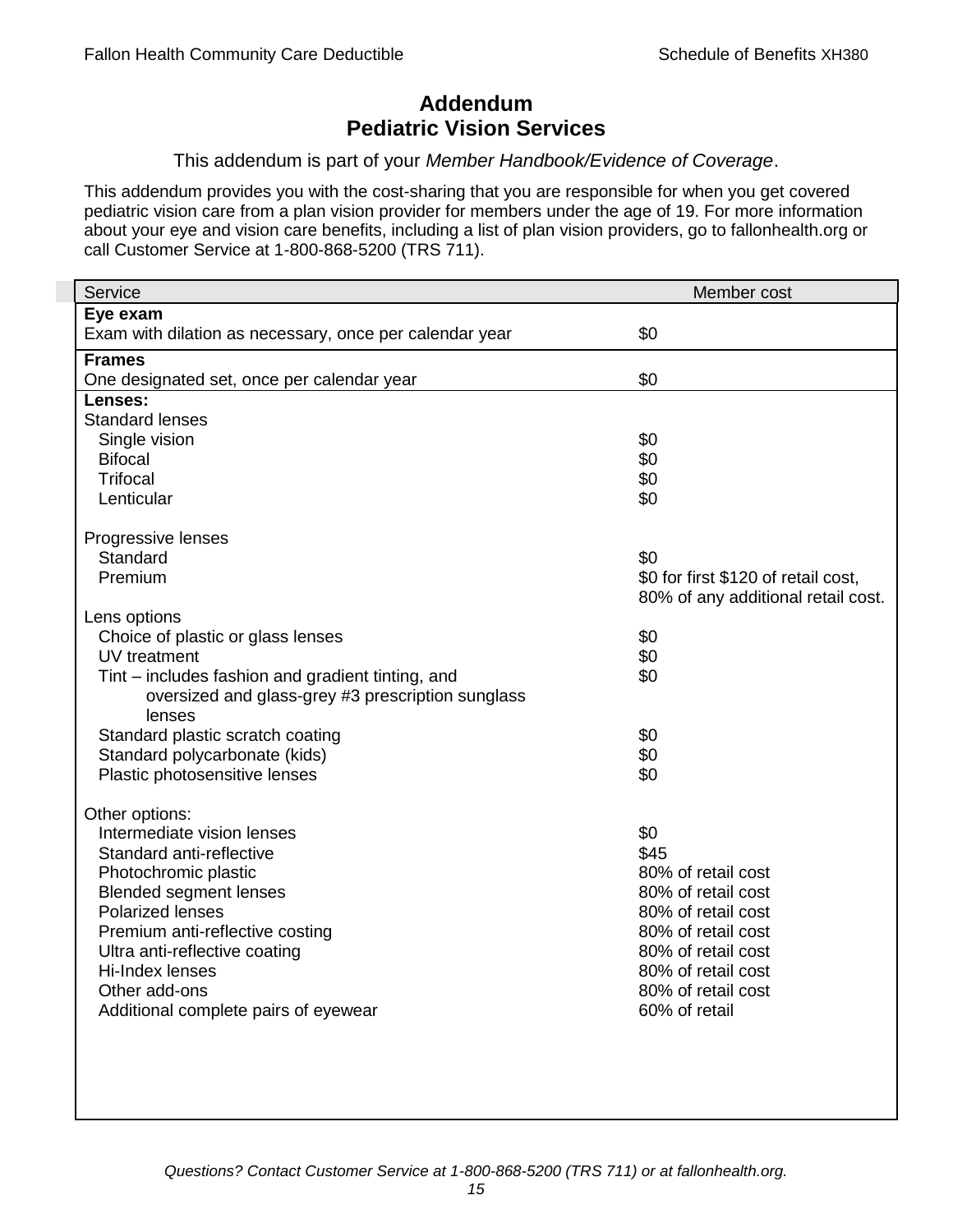| <b>Contact lenses</b><br>One pair of conventional contact lenses, in place of<br>eyeglass lenses                                                                                                                                                                                                                                  | \$0 for first \$150 of retail cost,<br>75% of any additional retail cost. |
|-----------------------------------------------------------------------------------------------------------------------------------------------------------------------------------------------------------------------------------------------------------------------------------------------------------------------------------|---------------------------------------------------------------------------|
| In place of a pair of conventional contact lenses, the<br>member may elect either of the following options:<br>Up to a 6 month supply of monthly or two-week<br>$\bullet$<br>single vision spherical or toric contact lenses<br>Up to a 3 month supply of daily disposable single<br>$\bullet$<br>vision spherical contact lenses |                                                                           |
| Standard contact lens fit and follow-up<br>Premium contact lens fit and follow-up<br>Additional conventional contact lenses                                                                                                                                                                                                       | Up to \$55<br>10% discount from retail price<br>85% of retail cost<br>\$0 |
| Medically necessary contact lenses, in place of other<br>eyewear                                                                                                                                                                                                                                                                  |                                                                           |
| Low vision services                                                                                                                                                                                                                                                                                                               | \$0                                                                       |
| •One comprehensive low vision evaluation, once<br>every five years, when medically necessary                                                                                                                                                                                                                                      | \$0                                                                       |
| • Follow-up care, four visits in any five year period,<br>when medically necessary<br>• Low vision aids, such as high-power spectacles,<br>magnifiers, and telescopes, once every 24<br>months, when medically necessary                                                                                                          | 25% of retail cost                                                        |
| Additional discounts on vision items are available; see<br>a plan provider or contact the plan for details.                                                                                                                                                                                                                       |                                                                           |

## **Related exclusions**

- 1. Orthoptic or vision training, subnormal vision aids and any associated supplemental testing; Aniseikonic lenses.
- 2. Medical and/or surgical treatment of the eye, eyes or supporting structures.
- 3. Any eye or vision examination, or any corrective eyewear required by a policyholder as a condition of employment; Safety eyewear.
- 4. Services provided as a result of any Workers' Compensation law, or similar legislation, or required by any governmental agency or program whether federal, state or subdivisions thereof.
- 5. Non-prescription lenses and/or contact lenses.
- 6. Non-prescription sunglasses.
- 7. Two pair of glasses in lieu of bifocals.
- 8. Services rendered after the date an insured person ceases to be covered under the policy, except when vision materials ordered before coverage ended are delivered, and the services rendered to the insured person are within 31 days from the date of such order.
- 9. Services or materials provided by any other group benefit plan providing vision care.
- 10. Lost or broken lenses, frames, glasses, or contact lenses will not be replaced except in the next benefit period when vision materials would become available.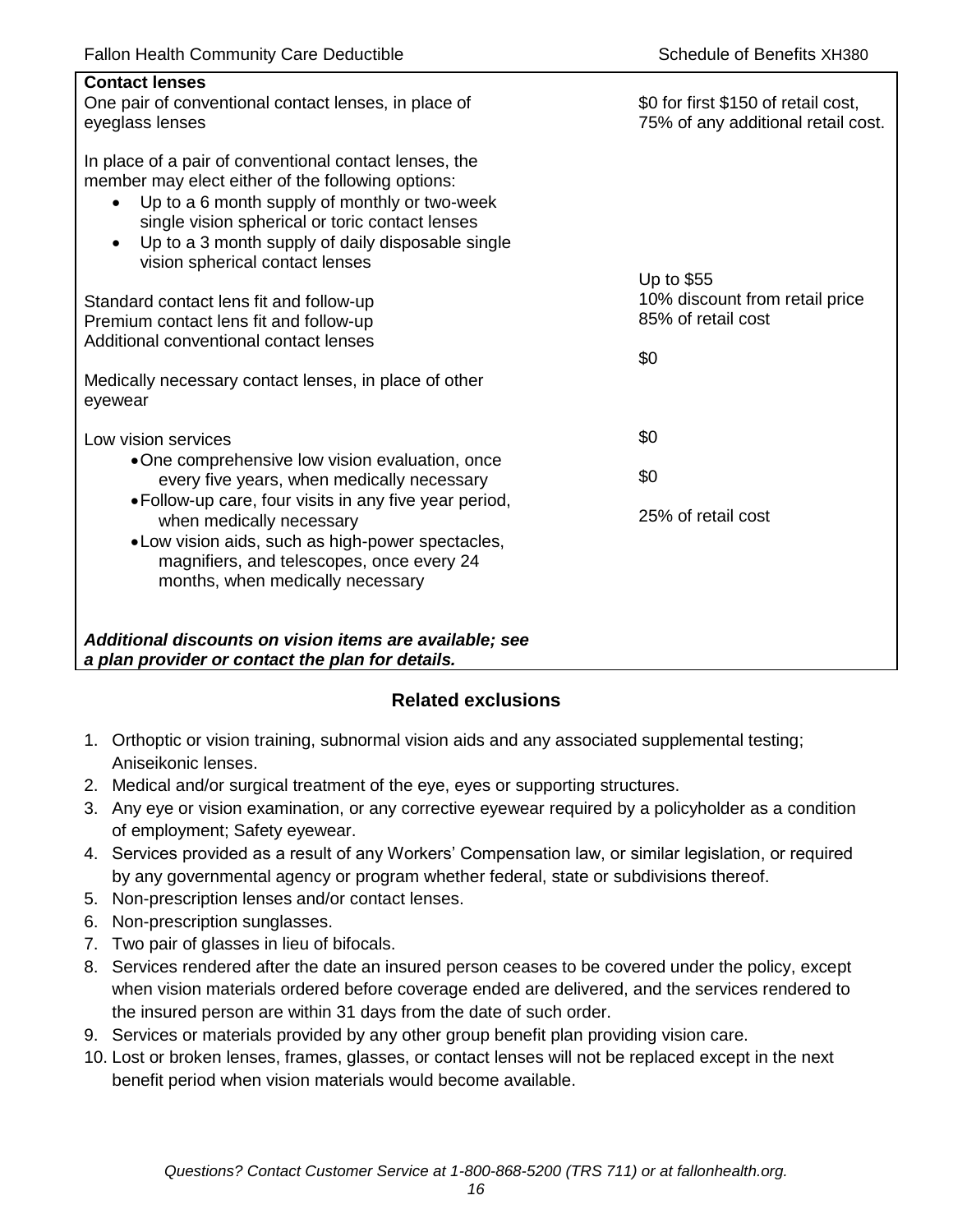# Notice of nondiscrimination

Fallon Health complies with applicable Federal civil rights laws and does not discriminate on the basis of race, color, national origin, age, disability or sex. Fallon does not exclude people or treat them differently because of race, color, national origin, age, disability or sex.

Fallon Health:

- Provides free aids and services to people with disabilities to communicate effectively with us, such as:
	- o Qualified sign language interpreters
	- $\circ$  Written information in other formats (large print, audio, accessible electronic formats, other formats)
- Provides free language services to people whose primary language is not English, such as:
	- o Qualified interpreters
	- o Information written in other languages

If you need these services, contact Customer Service at the phone number on the back of your member ID card, or by email at cs@fallonhealth.org.

If you believe that Fallon Health has failed to provide these services or discriminated in another way on the basis of race, color, national origin, age, disability or sex, you can file a grievance with:

Compliance Director Fallon Health 10 Chestnut St. Worcester, MA 01608

Phone: 1-508-368-9988 (TRS 711) Email: compliance@fallonhealth.org

You can file a grievance in person or by mail, fax or email. If you need help filing a grievance, the Compliance Director is available to help you.

You can also file a civil rights complaint with the U.S. Department of Health and Human Services, Office for Civil Rights, electronically through the Office for Civil Rights Complaint Portal, available at https://ocrportal.hhs.gov/ocr/portal/lobby.jsf, or by mail or phone at:

U.S. Department of Health and Human Services 200 Independence Avenue SW., Room 509F, HHH Building Washington, D.C., 20201

Phone: 1-800-368-1019 (TDD: 1-800-537-7697)

Complaint forms are available at http://www.hhs.gov/ocr/office/file/index.html.

16-735-009 Rev. 01 4/17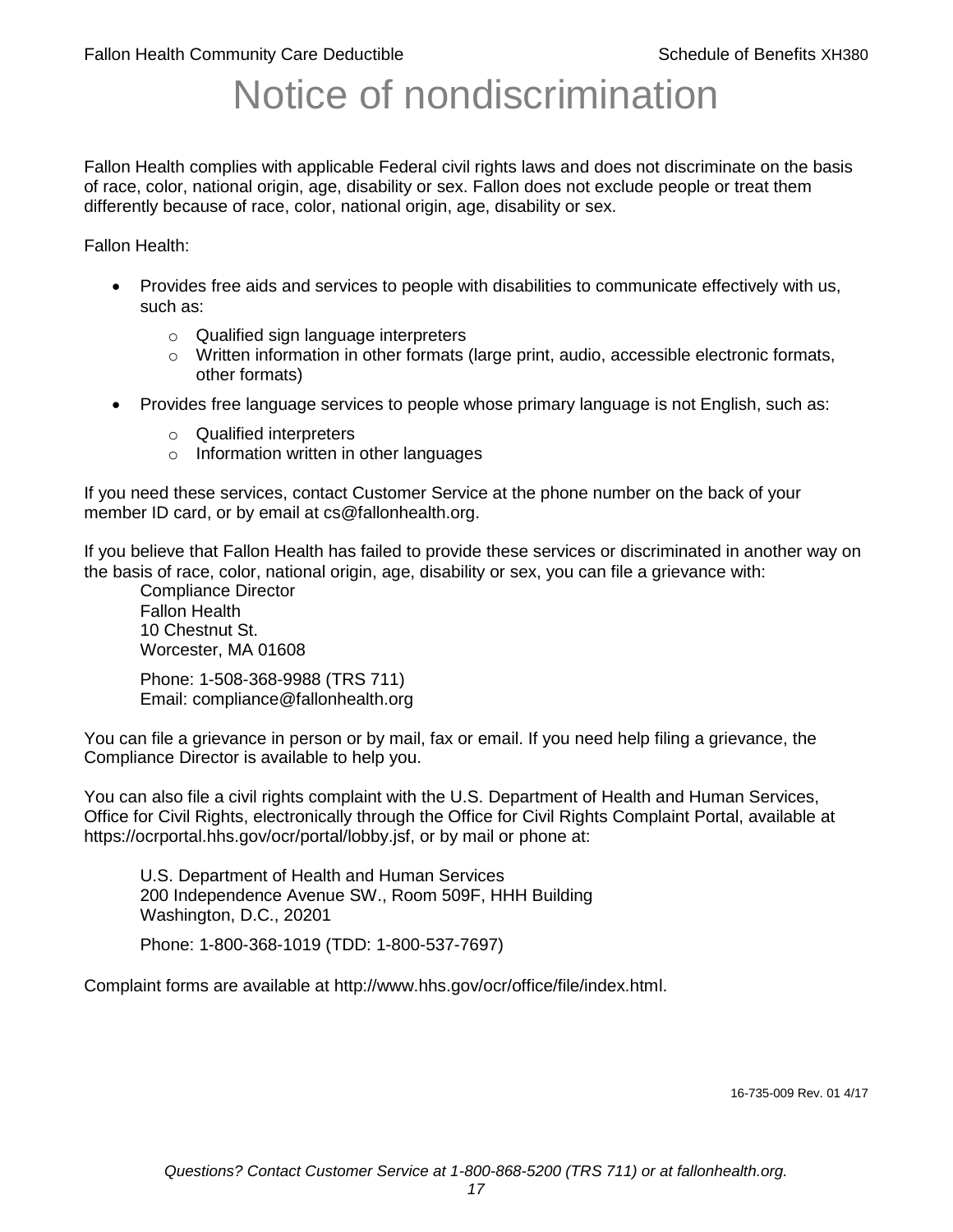# Important!

If you, or someone you're helping, has questions about Fallon Health, you have the right to get help and information in your language at no cost. To talk to an interpreter, call 1-800-868-5200.

#### **Spanish:**

Si usted, o alguien a quien usted está ayudando, tiene preguntas acerca de Fallon Health, tiene derecho a obtener ayuda e información en su idioma sin costo alguno. Para hablar con un intérprete, llame al 1-800-868-5200.

#### **Portuguese:**

Se você, ou alguém a quem você está ajudando, tem perguntas sobre o Fallon Health, você tem o direito de obter ajuda e informação em seu idioma e sem custos. Para falar com um intérprete, ligue para 1-800-868-5200.

#### **Chinese:**

如果您,或是您正在協助的對象,有關於[插入項目的名稱 Fallon Health 方面的問題, 您有權利免費以您的母語得到幫助和訊息。洽詢一位翻譯員, 請撥電話 [在此插入數字 1-800-868-5200.

#### **Haitian Creole:**

Si oumenm oswa yon moun w ap ede gen kesyon konsènan Fallon Health, se dwa w pou resevwa asistans ak enfòmasyon nan lang ou pale a, san ou pa gen pou peye pou sa. Pou pale avèk yon entèprèt, rele nan 1-800-868-5200.

#### **Vietnamese:**

Nếu quý vị, hay người mà quý vị đang giúp đỡ, có câu hỏi về Fallon Health, quý vị sẽ có quyền được giúp và có thêm thông tin bằng ngôn ngữ của mình miễn phí. Để nói chuyện với một thông dịch viên, xin gọi 1-800-868-5200.

#### **Russian:**

Если у вас или лица, которому вы помогаете, имеются вопросы по поводу Fallon Health, то вы имеете право на бесплатное получение помощи и информации на вашем языке. Для разговора с переводчиком позвоните по телефону 1-800-868-5200.

#### **Arabic:**

إن كان لديك أو لدى شخص تساعده أسئلة بخصوص Health Fallon، فلديك الحق في الحصول على المساعدة والمعلومات الضرورية بلغتك من دون اية تكلفة .للتحدث مع مترجم اتصل ب .1-800-868-5200

#### **Khmer/Cambodian:**

ប្រសិនបរើអ្នក ឬនរណាម្ននក់ដែលអ្នកកំពុងដែជយ ម្ននសំណួរអ្៎ពី Fallon Health រប, អ្នកម្ននសិេធិេេ្លលជំនួយនិងព័ែ៌ម្នន បៅកនុងភាសា ររស់អ្នក រោយម្ិនអ្ស់រ្ំ ក់ ។ ដររំម្ រនី ិយាយជាម្ួយអ្នក កែប្រ សូ ម្ 1-800-868-5200 ។